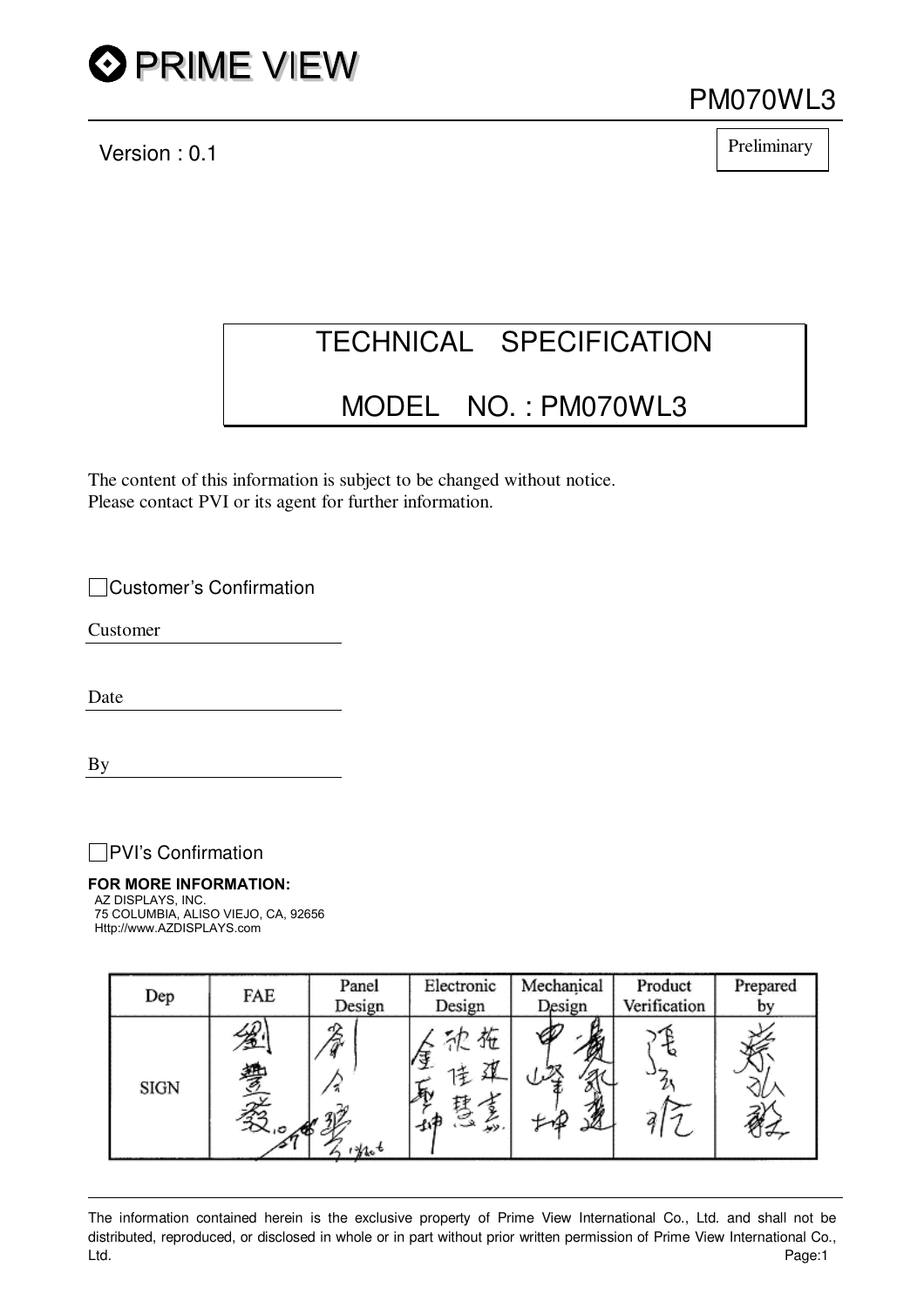# **TECHNICAL SPECIFICATION**

# **CONTENTS**

| NO.            | <i><b>ITEM</b></i>                     | <b>PAGE</b>    |
|----------------|----------------------------------------|----------------|
|                | Cover                                  |                |
|                | Contents                               | $\overline{2}$ |
| 1              | Application                            | 3              |
| 2              | <b>Features</b>                        | 3              |
| 3              | <b>Mechanical Specifications</b>       | 3              |
| $\overline{4}$ | Mechanical Drawing of TFT-LCD module   | 4              |
| 5              | <b>Input Terminals</b>                 | 6              |
| 6              | <b>Absolute Maximum Ratings</b>        | 8              |
| 7              | <b>Electrical Characteristics</b>      | 8              |
| 8              | <b>Pixel Arrangement</b>               | 10             |
| 9              | Display Color and Gray Scale Reference | 11             |
| 10             | <b>Block Diagram</b>                   | 12             |
| 11             | Interface Timing                       | 13             |
| 12             | Power On Sequence                      | 16             |
| 13             | <b>Optical Characteristics</b>         | 16             |
| 14             | <b>Handling Cautions</b>               | 20             |
| 15             | <b>Reliability Test</b>                | 21             |
| 16             | Packing Diagram                        | 22             |
|                | <b>Revision History</b>                | 23             |

The information contained herein is the exclusive property of Prime View International Co., Ltd. and shall not be distributed, reproduced, or disclosed in whole or in part without prior written permission of Prime View International Co., Ltd. Page:2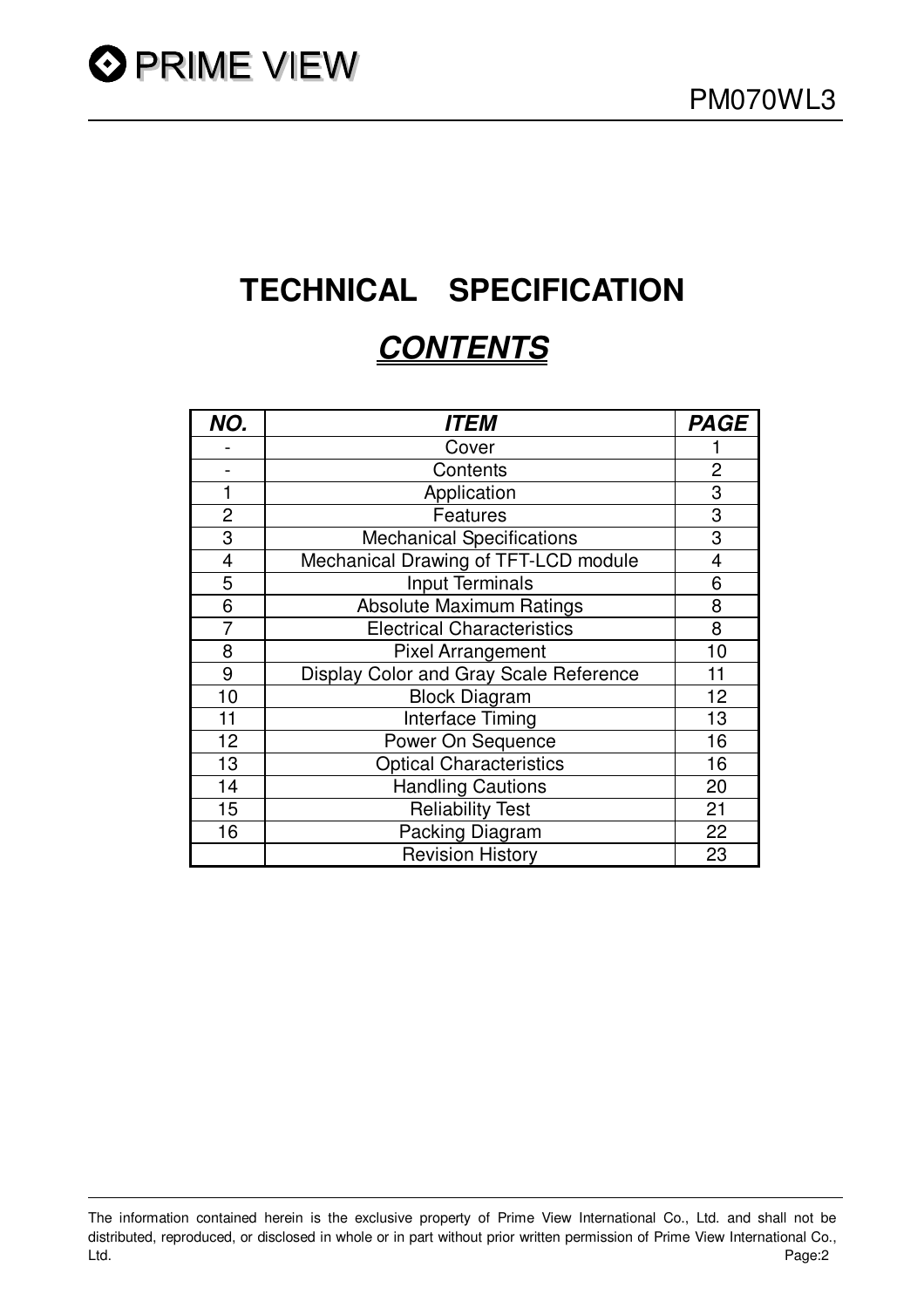#### **1.Application**

This data sheet applies to a color TFT LCD module, PM070WL3.

The application of panel are OA product, portable DVD, car TV(must use Analog to Digital driving board), which requires high quality flat panel display.

Prime View assume no responsibility for any damage resulting from the use of the device which dose not comply with the instructions and the precautions in these specification sheet.

#### **2. Features**

- . Wide VGA (800\*480 pixels) resolution
- . Amorphous silicon TFT LCD panel with LED back-light unit
- . Pixel in stripe configuration
- . Thin and light weight
- . Display Colors: 262,144 colors
- . 3.3V LVDS interface standard: THC63LVDF64A as receiver
- . +3.3V DC supply voltage for TFT LCD panel driving
- . Wide viewing angle

#### **3.Mechanical Specifications**

| <b>Parameter</b>               | <b>Specifications</b>              | <b>Unit</b> |
|--------------------------------|------------------------------------|-------------|
| Screen Size                    | $7.0$ (diagonal)                   | inch        |
| <b>Display Format</b>          | 800×(R, G, B)×480                  | dot         |
| <b>Display Colors</b>          | 262,144                            |             |
| <b>Active Area</b>             | 152.4(H)×91.44(V)                  | mm          |
| <b>Pixel Pitch</b>             | $0.1905(H) \times 0.1905(V)$       | mm          |
| <b>Pixel Configuration</b>     | <b>Stripe</b>                      |             |
| <b>Outline Dimension</b>       | 166.3(W)×105.3 (H)×10.7 (typ.) (D) | mm          |
| Weight                         | TRD                                | g           |
| <b>LED Back-light</b>          | 33-LED                             |             |
| Surface treatment              | Anti-glare and Wide View Film      |             |
| Display mode                   | Normally white                     |             |
| Gray scale inversion direction | 6 o'clock                          |             |
|                                | [ ref to Page 17 viewing angle ]   |             |

The information contained herein is the exclusive property of Prime View International Co., Ltd. and shall not be distributed, reproduced, or disclosed in whole or in part without prior written permission of Prime View International Co., Ltd. Page:3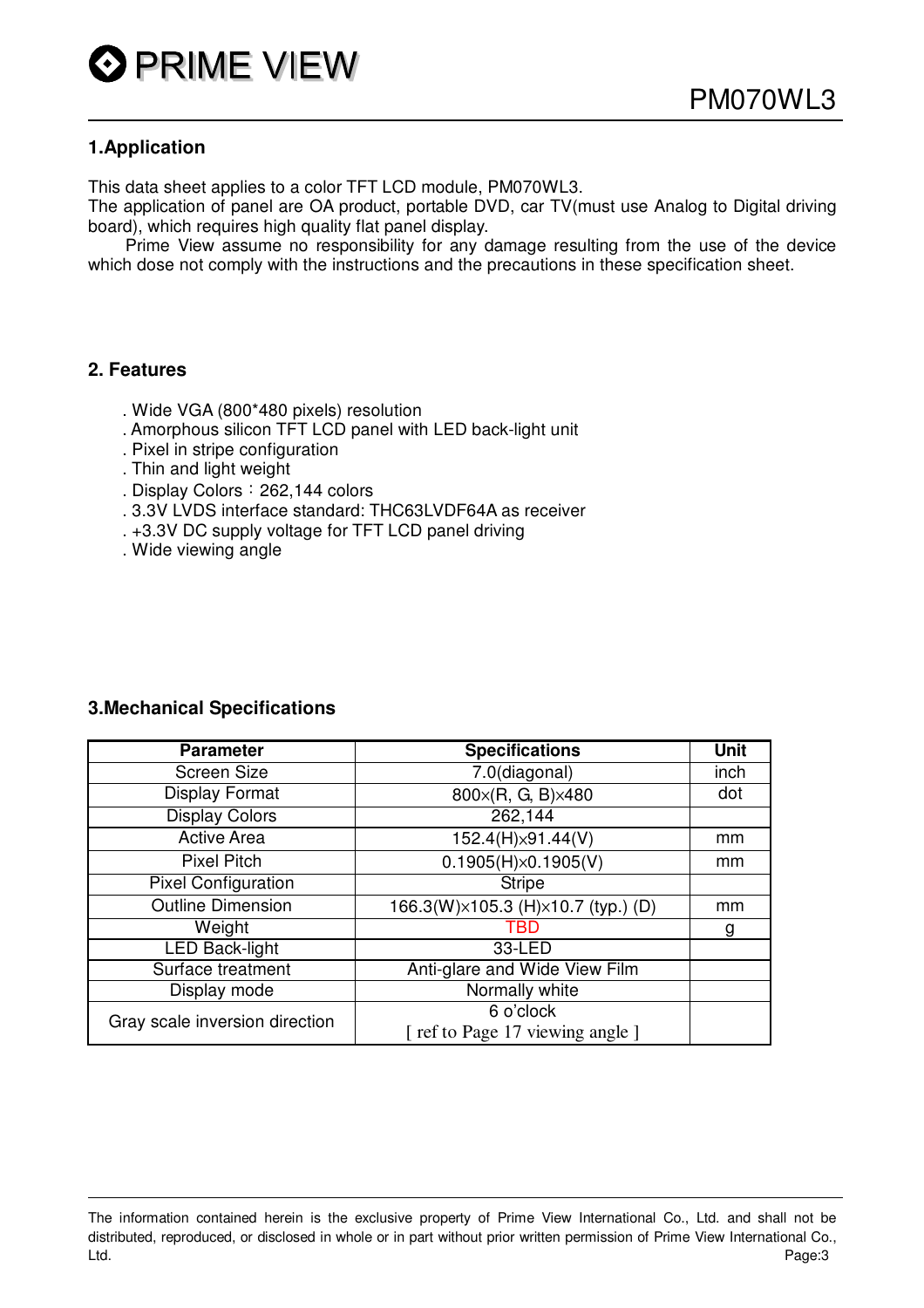

#### **4.Mechanical Drawing of TFT-LCD Module**



The information contained herein is the exclusive property of Prime View International Co., Ltd. and shall not be distributed, reproduced, or disclosed in whole or in part without prior written permission of Prime View International Co., Ltd. Page:4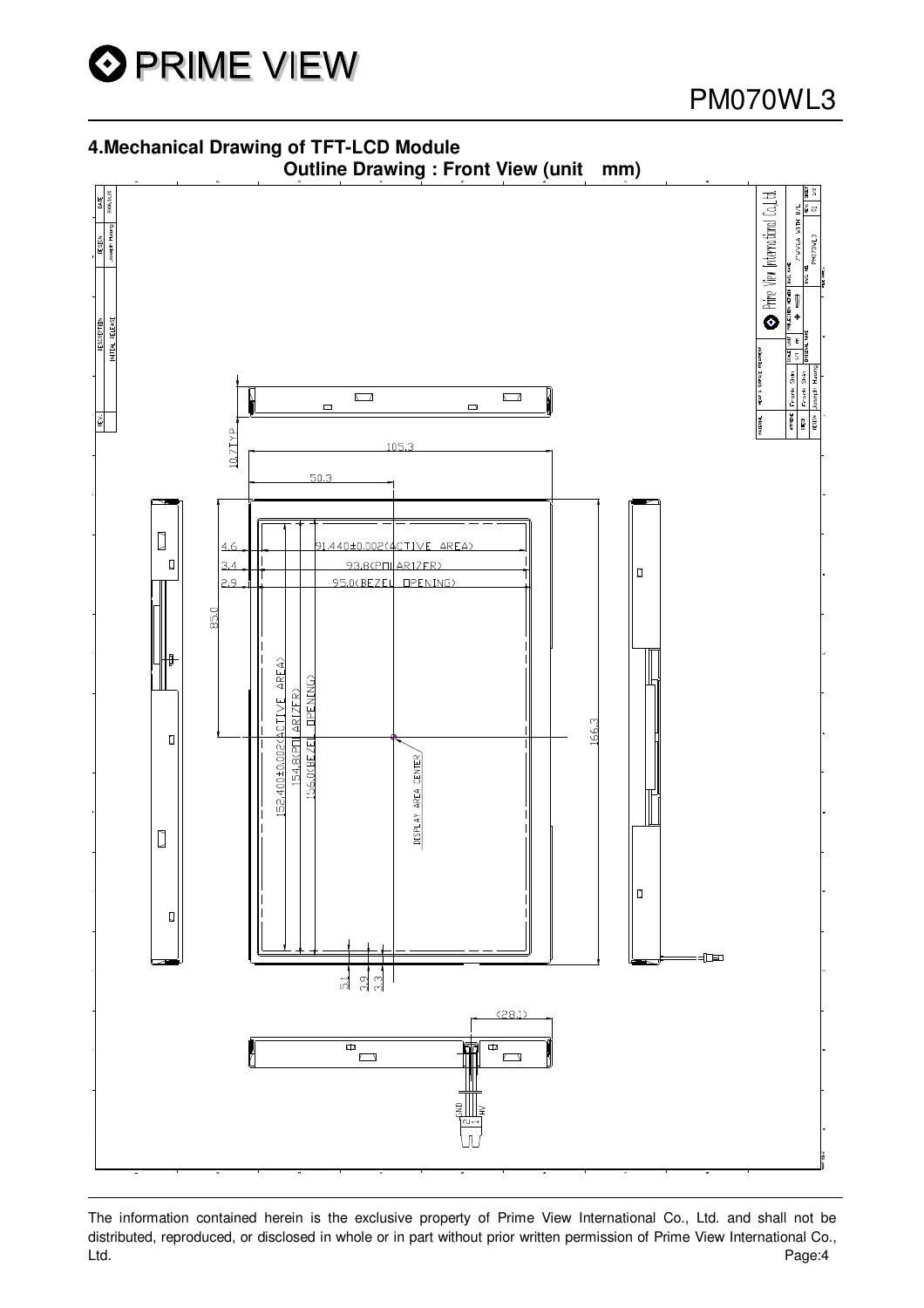

5 S Prine View International Co.,Ltd. 7'WVGA WITH B/L  $\circledcirc$ PM070VL DVG. NHK  $\begin{bmatrix} \overline{\mathbf{u}} \\ \overline{\mathbf{v}} \end{bmatrix}$  $\frac{1}{2}$  $40.1$ 칇 HEAT & SUBFACE TREATMENT Frank<sup>-</sup> **PROVE**  $60.0$  $51.9$ **ESSER** <u>NITES</u><br>1.GENERAL TOLERANCE.:±0.3<br>@B/L CONNECTOR: JST BHSR-02VS-1<br>@LVDS CONNECTOR:DF19K-20P-1H(56)(HRS) ANSIV<br>Ansi 166.3 12.0  $\odot$ 85.0  $48.3$  $2.5$ 105.3

**Outline Drawing : Rear View (unit mm)**

The information contained herein is the exclusive property of Prime View International Co., Ltd. and shall not be distributed, reproduced, or disclosed in whole or in part without prior written permission of Prime View International Co., Ltd. Page:5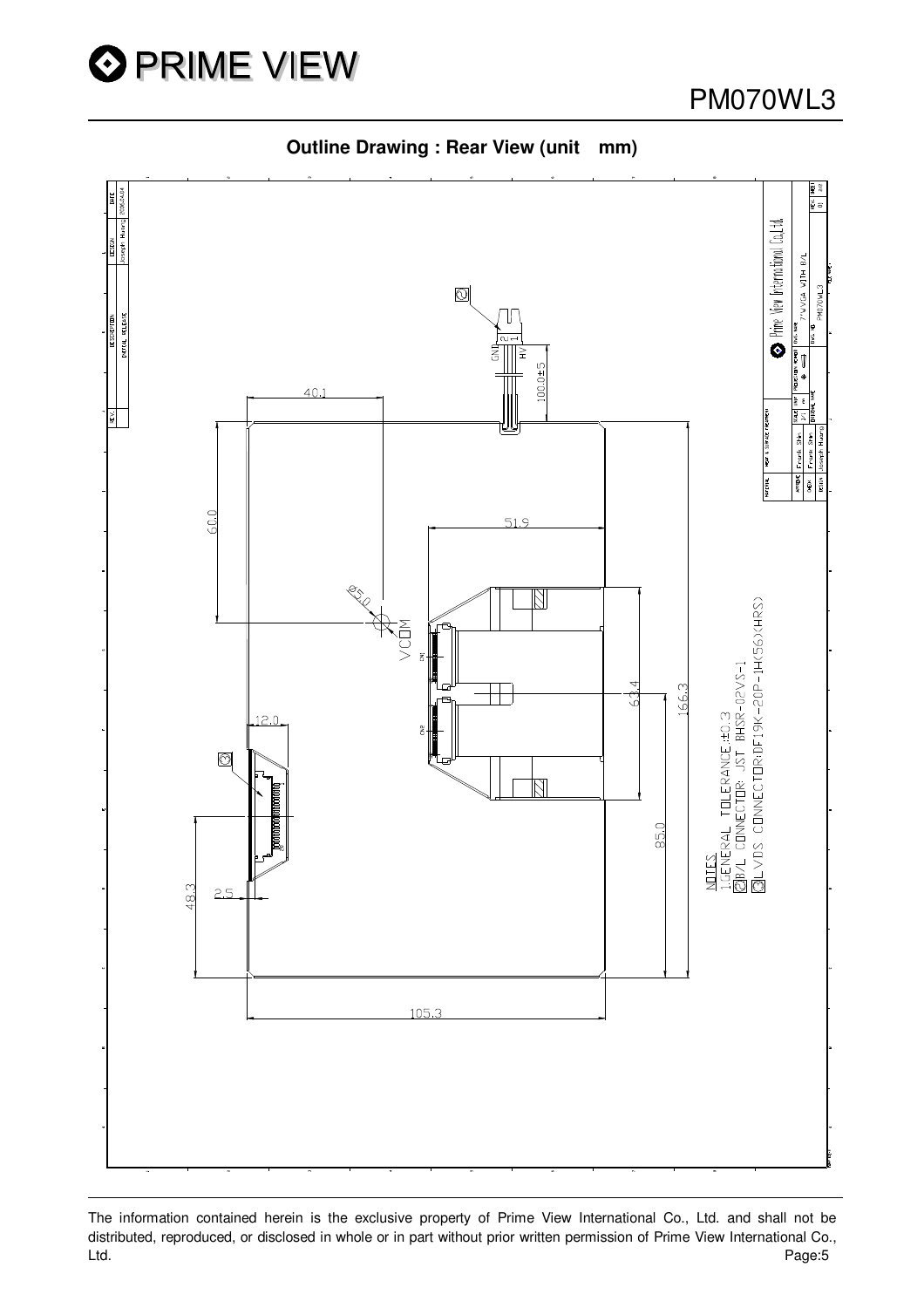#### **5.Input Terminals**

5-1) TFT-LCD Panel Driving Connector type: DF19K-20P-1H (56)(HRS)

| Pin No.        | <b>Symbol</b> | <b>Function</b>                | <b>Remark</b> |
|----------------|---------------|--------------------------------|---------------|
|                | Vcc           | +3.3V Power Supply             |               |
| 2              | Vcc           | +3.3V Power Supply             |               |
| 3              | <b>GND</b>    | Ground                         |               |
| 4              | <b>GND</b>    | Ground                         |               |
| 5              | INO-          | LVDS receiver signal channel 0 |               |
| 6              | $INO+$        | LVDS receiver signal channel 0 |               |
| $\overline{7}$ | <b>GND</b>    | Ground                         |               |
| 8              | $IN1-$        | LVDS receiver signal channel 1 |               |
| 9              | $IN1+$        | LVDS receiver signal channel 1 |               |
| 10             | <b>GND</b>    | Ground                         |               |
| 11             | <b>IN2-</b>   | LVDS receiver signal channel 2 |               |
| 12             | $IN2+$        | LVDS receiver signal channel 2 |               |
| 13             | <b>GND</b>    | Ground                         |               |
| 14             | CLK-          | LVDS receiver signal clock     |               |
| 15             | $CLK+$        | LVDS receiver signal clock     |               |
| 16             | <b>GND</b>    | Ground                         |               |
| 17             | NC.           | No connection                  |               |
| 18             | NC.           | No connection                  |               |
| 19             | <b>GND</b>    | Ground                         |               |
| 20             | <b>GND</b>    | Ground                         |               |

LVDS Interface Block Diagram



The information contained herein is the exclusive property of Prime View International Co., Ltd. and shall not be distributed, reproduced, or disclosed in whole or in part without prior written permission of Prime View International Co., Ltd. Page:6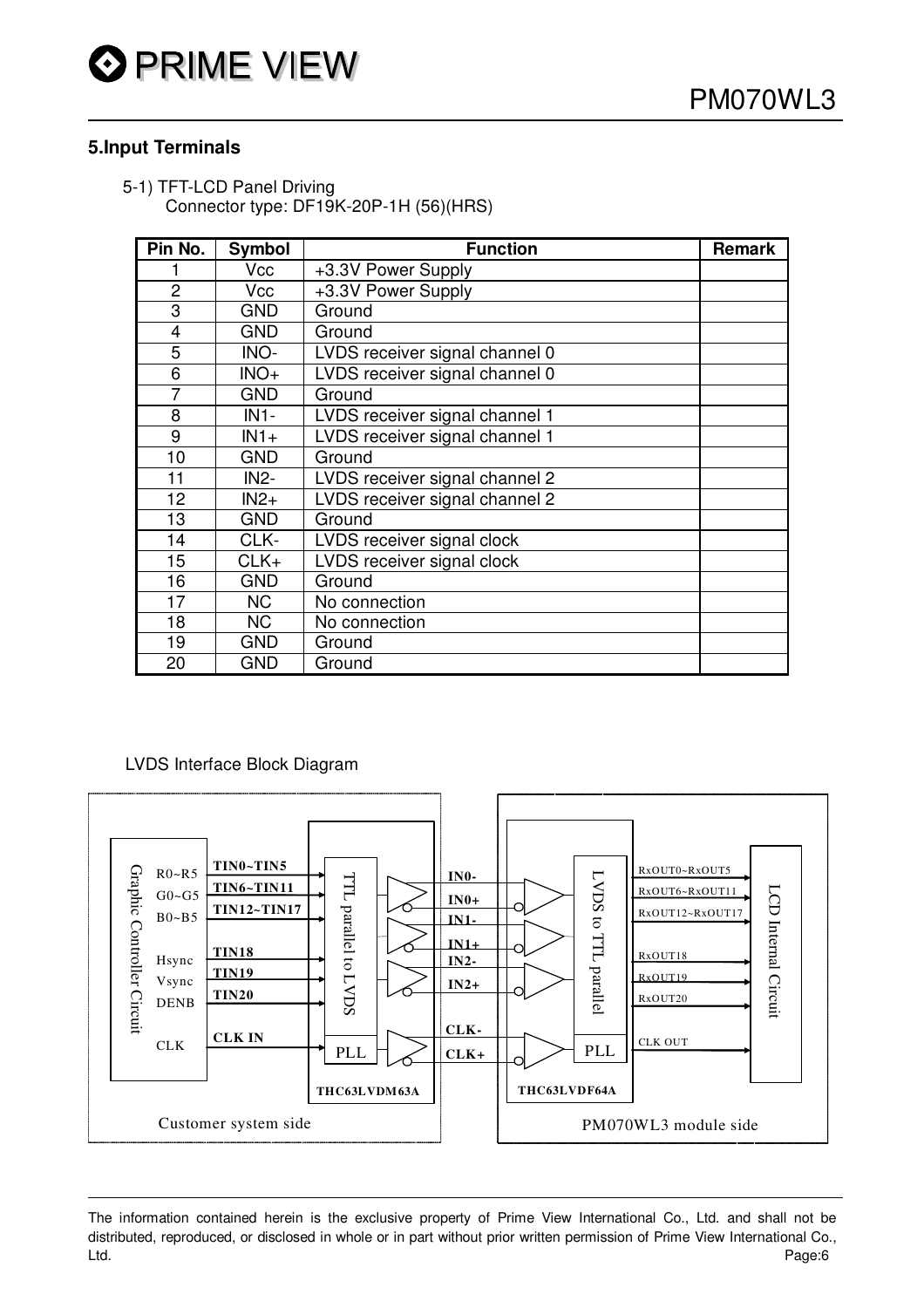Recommended Transmitter (THC63LVDM63A Thine) to PM070WL3 interface Assignment:

|                  | Input terminal of<br>THC63LVDM63A |                | Graphic controller output signal | Output signal<br>symbol | To PM070WL3<br>interface terminal<br>(Symbol) |
|------------------|-----------------------------------|----------------|----------------------------------|-------------------------|-----------------------------------------------|
| Symbol           | No.                               | Symbol         | Function                         |                         |                                               |
| TIN <sub>0</sub> | 44                                | R <sub>0</sub> | Red pixel data (LSB)             |                         |                                               |
| TIN1             | 45                                | R <sub>1</sub> | Red pixel data                   |                         |                                               |
| TIN <sub>2</sub> | 47                                | R <sub>2</sub> | Red pixel data                   | Tout0- $-$              | No.5 : <b>INO-</b>                            |
| TIN <sub>3</sub> | 48                                | R <sub>3</sub> | Red pixel data                   |                         |                                               |
| TIN4             | 1                                 | R <sub>4</sub> | Red pixel data                   | Tout $0+$ -             | $-$ No.6 : IN0+                               |
| TIN <sub>5</sub> | 3                                 | R <sub>5</sub> | Red pixel data(MSB)              |                         |                                               |
| TIN <sub>6</sub> | $\overline{\mathbf{4}}$           | G <sub>0</sub> | Green pixel data (LSB)           |                         |                                               |
| TIN7             | 6                                 | G <sub>1</sub> | Green pixel data                 |                         |                                               |
| TIN <sub>8</sub> | $\overline{7}$                    | G <sub>2</sub> | Green pixel data                 |                         |                                               |
| TIN9             | 9                                 | G <sub>3</sub> | Green pixel data                 | Tout1- $-$              | $-$ No.8 : IN1-                               |
| <b>TIN10</b>     | 10                                | G4             | Green pixel data                 |                         |                                               |
| <b>TIN11</b>     | 12                                | G <sub>5</sub> | Green pixel data(MSB)            | Tout $1+$ $-$           | $-No.9:IN1+$                                  |
| <b>TIN12</b>     | 13                                | B <sub>0</sub> | Blue pixel data(LSB)             |                         |                                               |
| <b>TIN13</b>     | 15                                | B1             | Blue pixel data                  |                         |                                               |
| <b>TIN14</b>     | 16                                | <b>B2</b>      | Blue pixel data                  |                         |                                               |
| <b>TIN15</b>     | 18                                | B <sub>3</sub> | Blue pixel data                  |                         |                                               |
| <b>TIN16</b>     | 19                                | <b>B4</b>      | Blue pixel data                  | Tout $2-$               | No.11: IN2-                                   |
| <b>TIN17</b>     | 20                                | <b>B5</b>      | Blue pixel data(MSB)             |                         |                                               |
| <b>TIN18</b>     | 22                                | Hsync          | Horizontal Synchronous Signal    | Tout $2+$               | $NO.12 : IN2+$                                |
| <b>TIN19</b>     | 23                                | Vsync          | Vertical Synchronous Signal      |                         |                                               |
| <b>TIN20</b>     | 25                                | <b>DENB</b>    | Compound Synchronization signal  |                         |                                               |
| CLK in           | 26                                | <b>CLK</b>     | Data sampling clock              | <b>TCLK out-</b>        | No.14 : CLK -                                 |
|                  |                                   |                |                                  | TCLK out+               | No.15: CLK+                                   |

DENB input signal.

If customer wanted to off the DENB mode , you must keep the DENB always High or Low.



(tc: the period of sampling clock)

The information contained herein is the exclusive property of Prime View International Co., Ltd. and shall not be distributed, reproduced, or disclosed in whole or in part without prior written permission of Prime View International Co., Ltd. Page:7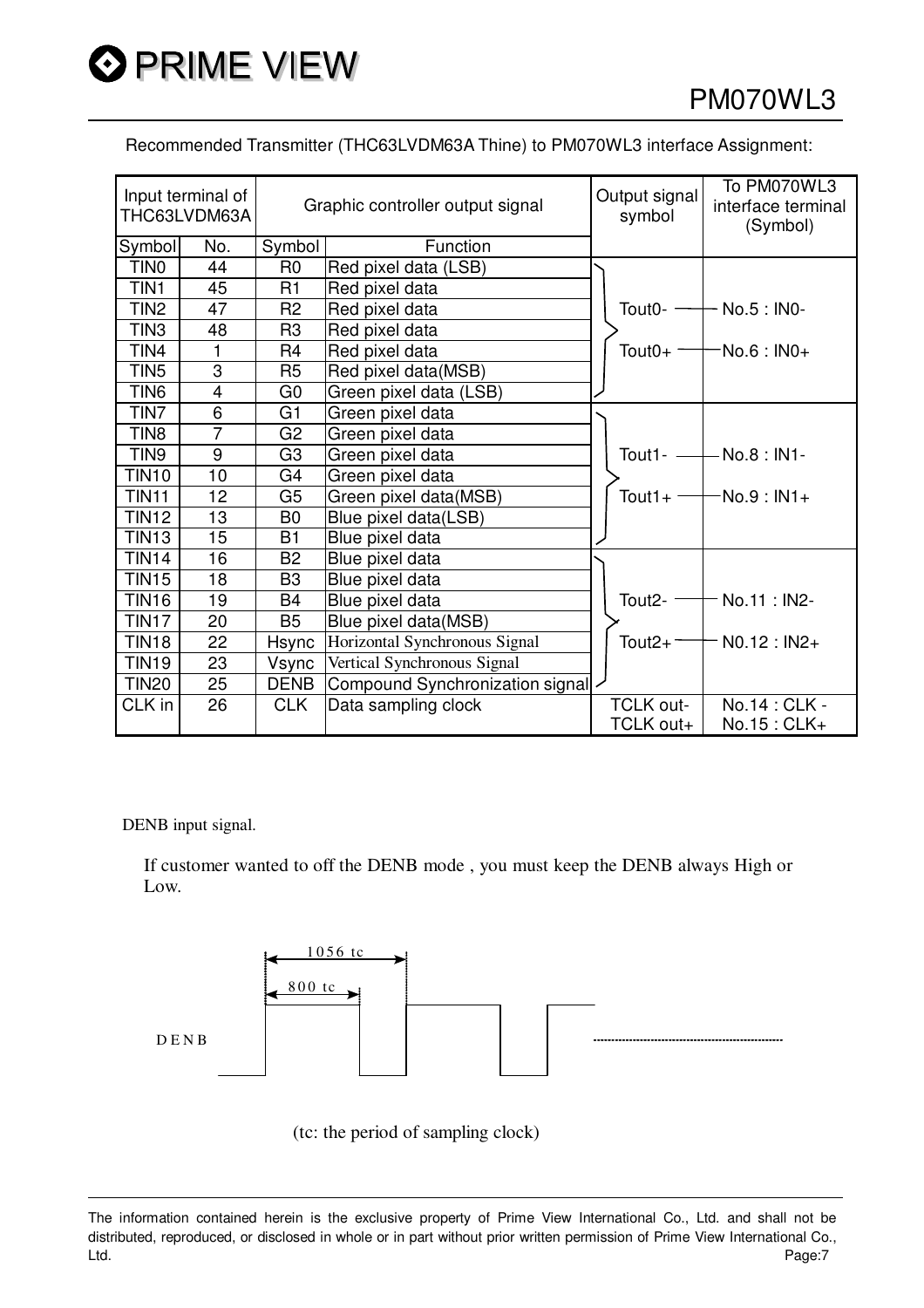# O PRIME VIEW

#### **6.Absolute Maximum Ratings:**

|                                    |                            |        |                      | $GND=0V$ , Ta=25 $°C$ |               |  |  |
|------------------------------------|----------------------------|--------|----------------------|-----------------------|---------------|--|--|
| <b>Parameters</b>                  | <b>Symbol</b>              | MIN.   | MAX.                 | Unit                  | <b>Remark</b> |  |  |
| Supply Voltage                     | $\mathsf{V}_{\mathsf{CC}}$ | $-0.3$ | $+4.0$               |                       |               |  |  |
| Input Signals Voltage              | $V_{\text{IN}}$            | $-0.3$ | $V_{\text{CC}}$ +0.3 |                       | Note 6-1      |  |  |
| <b>Backlight Driving Frequency</b> | E.                         |        | 100                  | <b>KHz</b>            |               |  |  |

Note 6-1: LVDS signal.

#### **7.Electrical Characteristics**

7-1) Recommended Operating Conditions: GND =  $0V \cdot Ta = 25^{\circ}C$ 

| ີ                                      |                            |                          |                          |       |      |          |
|----------------------------------------|----------------------------|--------------------------|--------------------------|-------|------|----------|
| Item                                   | Symbol                     | Min.                     | Typ.                     | Max.  | Unit | Remark   |
| Supply Voltage                         | $\mathsf{V}_{\mathsf{CC}}$ | 3.0                      | 3.3                      | 3.6   |      |          |
| <b>Current Dissipation</b>             | <b>I</b> CC                | $\overline{\phantom{a}}$ | 199.2                    | 217.3 | mA   | Note 7-1 |
| LVDS Differential input high threshold | Vтн                        | $\blacksquare$           | $\overline{\phantom{a}}$ | 100   | mV   | Note 7-2 |
| LVDS Differential input low threshold  | V <sub>TL</sub>            | $-100$                   | -                        |       |      |          |
| V <sub>com</sub> Voltage               | <b>V</b> com               | -                        | 3.1                      |       |      |          |

Note 7-1 : To test the current dissipation of  $V_{\text{cc}}$ , using the "color bars" testing pattern shown as below

| $\mathbf{1}$ |  | $2 \mid 3 \mid$ | 4 | 5 <sup>1</sup> | 6 <sup>1</sup> | 7 <sup>1</sup> | $\, 8$ | 2<br>$\overline{a}$<br>$\overline{\mathbf{A}}$<br>f<br>C |
|--------------|--|-----------------|---|----------------|----------------|----------------|--------|----------------------------------------------------------|
|--------------|--|-----------------|---|----------------|----------------|----------------|--------|----------------------------------------------------------|

1. White

- 2. Yellow
- 3. Cyan
- 4. Green
- 5. Magenta
- 6. Red
- 7. Blue
- 8. Black

I<sub>CC</sub> current dissipation testing pattern

Note7-2 : Please refers to THC63LVDF64A specification by THINE. This LCD module conforms to LVDS standard.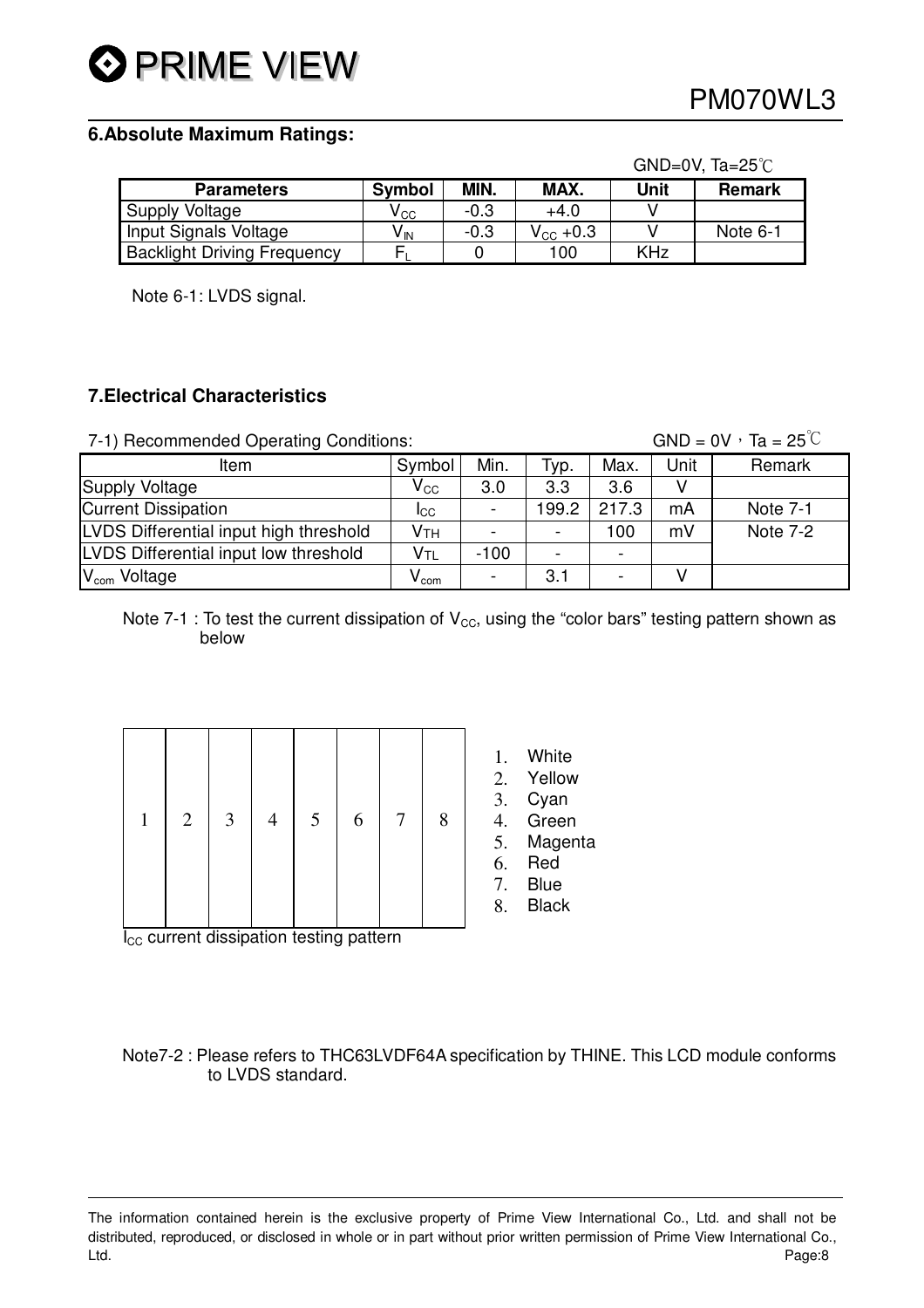#### 7-2) Backlight driving

Connector type: JST BHSR-02VS-1

| Pin No | Symbol | Description                      | Remark            |
|--------|--------|----------------------------------|-------------------|
|        | VL1    | Input terminal (Hi voltage side) | Wire color: Red   |
| ∩      | VL2    | Input terminal (Ground side)     | Wire Color: Black |

7-3) Recommended Driving Condition for LED Back Light

|                                    |               |     |            |     |      | $GND = 0 V$ , $Ta = 25^{\circ}C$ |
|------------------------------------|---------------|-----|------------|-----|------|----------------------------------|
| Parameter                          | Symbol        | Min | <b>TYP</b> | MAX | Unit | Remark                           |
| Supply voltage of LED backlight    | $\rm V_{LED}$ | TBD | 9.9        | TBD |      | $IIFD = 20 mA$                   |
| Supply current of LED backlight    | $I_{LED}$     | -   | 20         |     | mA   | Note $7-3$                       |
| <b>Backlight Power Consumption</b> | $P_{LED}$     | TBD | 2.18       | TBD | W    | Note $7-4$                       |

Note 7-3 : The LED driving condition is defined for each LED module. (3 LED Serial)

Note 7-4 :  $P_{LED} = V_{LED-1} * I_{LED-1} + V_{LED-2} * I_{LED-2}$  ….. +  $V_{LED-10} * I_{LED-10} + V_{LED-11} * I_{LED-11}$ 



7-4) Power Consumption

| Parameter                              | Symbol                   | $TVP$ .    | Max.       | Unit | Remark   |
|----------------------------------------|--------------------------|------------|------------|------|----------|
| LCD Power consumption (W/O BL)         | $\blacksquare$           | 0.66       | 0.72       | W    |          |
| <b>LED Backlight Power Consumption</b> | $\overline{\phantom{0}}$ | <b>TBD</b> | <b>TBD</b> | w    | Note 7-5 |
| <b>Total Power Consumption</b>         | $\blacksquare$           | <b>TRD</b> | TRD        | W    |          |

Note 7-5: Backlight lamp power consumption is calculated by  $I_L \times V_L$ 

The information contained herein is the exclusive property of Prime View International Co., Ltd. and shall not be distributed, reproduced, or disclosed in whole or in part without prior written permission of Prime View International Co., Ltd. Page:9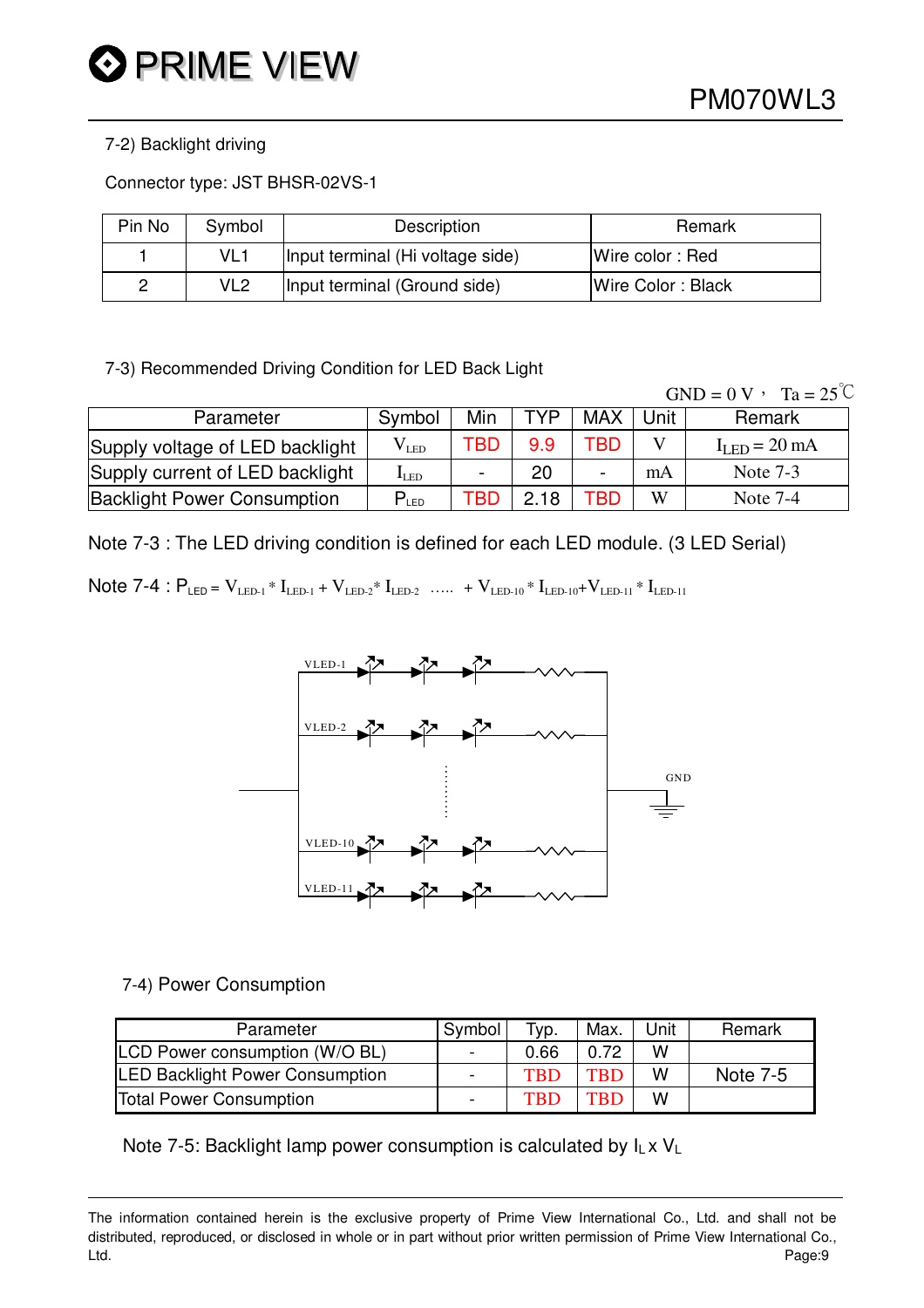

#### **8. Pixel Arrangement**

The LCD module pixel arrangement is the stripe.



The information contained herein is the exclusive property of Prime View International Co., Ltd. and shall not be distributed, reproduced, or disclosed in whole or in part without prior written permission of Prime View International Co., Ltd. Page:10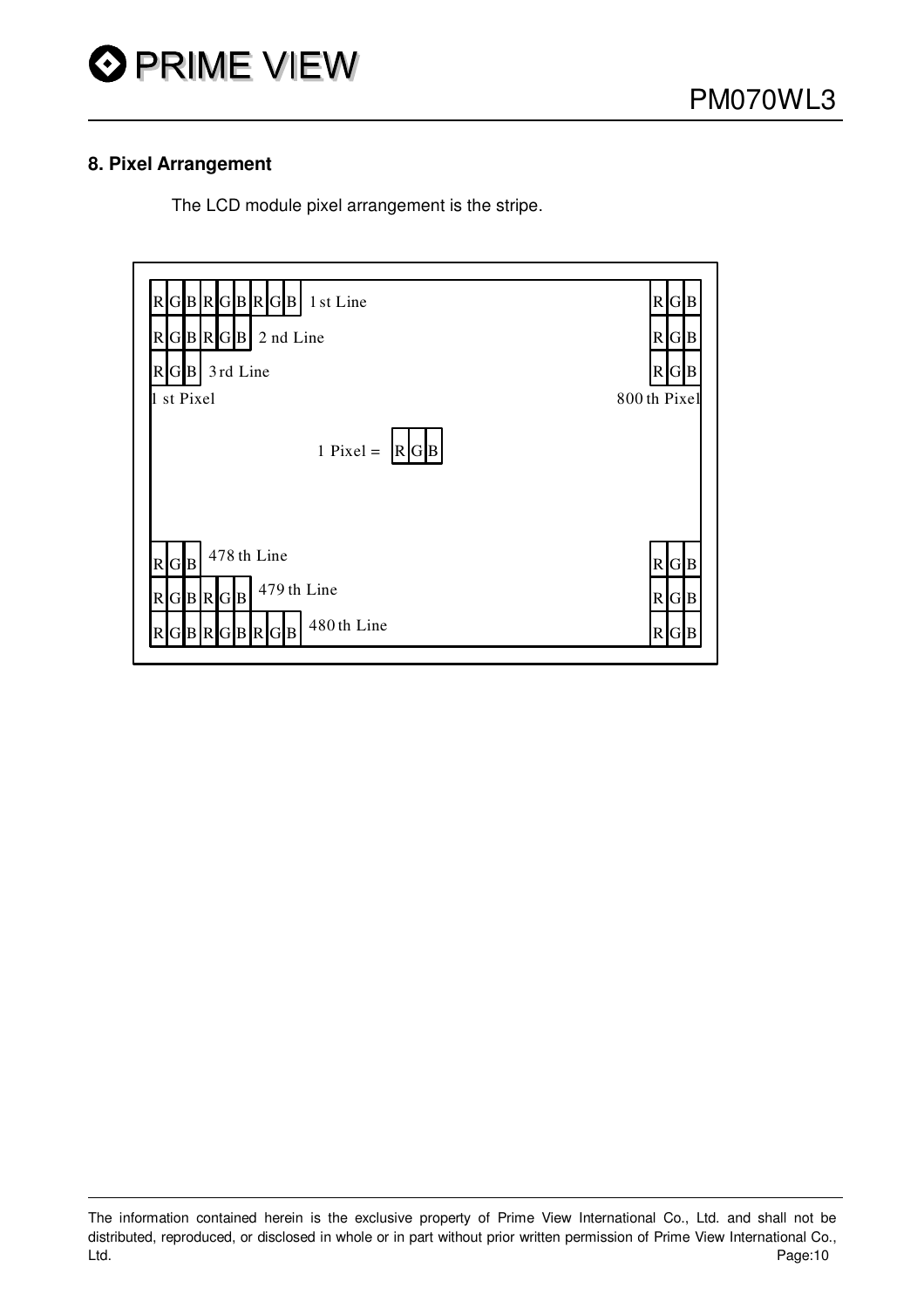#### **9. Display Color and Gray Scale Reference**

|              |                  |                |                  |                |                         |                |                |                         |                |                | <b>Input Color Data</b> |                |                |                |                |                |                |                |                         |
|--------------|------------------|----------------|------------------|----------------|-------------------------|----------------|----------------|-------------------------|----------------|----------------|-------------------------|----------------|----------------|----------------|----------------|----------------|----------------|----------------|-------------------------|
|              | Color            |                |                  | Red            |                         |                |                |                         |                | Green          |                         |                |                |                |                |                | <b>Blue</b>    |                |                         |
|              |                  | R <sub>5</sub> | R <sub>4</sub>   | R <sub>3</sub> | R <sub>2</sub>          | R1             | R <sub>0</sub> |                         | G5 G4          |                | G3 G2 G1                |                | G <sub>0</sub> | <b>B5</b>      | <b>B4</b>      | <b>B3</b>      | <b>B2</b>      | <b>B1</b>      | B <sub>0</sub>          |
|              | <b>Black</b>     | $\overline{0}$ | $\overline{0}$   | $\overline{0}$ | $\mathbf 0$             | $\mathbf 0$    | $\mathbf 0$    | $\mathbf 0$             | $\mathbf 0$    | $\mathbf 0$    | $\mathbf 0$             | 0              | $\mathbf 0$    | 0              | 0              | 0              | 0              | 0              | 0                       |
|              | Red (63)         | $\mathbf{1}$   | $\mathbf{1}$     | 1              | $\mathbf{1}$            | 1              | 1              | $\mathbf 0$             | $\mathbf 0$    | 0              | 0                       | 0              | 0              | 0              | 0              | 0              | 0              | 0              | $\overline{0}$          |
|              | Green (63)       | $\mathbf 0$    | $\mathbf 0$      | $\mathbf 0$    | $\mathbf 0$             | $\mathbf 0$    | $\mathbf 0$    | 1                       | $\mathbf{1}$   | $\mathbf{1}$   | $\mathbf{1}$            | $\mathbf{1}$   | $\mathbf{1}$   | $\mathbf 0$    | 0              | $\mathbf 0$    | 0              | 0              | 0                       |
| <b>Basic</b> | <b>Blue (63)</b> | $\mathbf 0$    | $\mathbf 0$      | $\mathbf 0$    | $\mathbf 0$             | $\mathbf 0$    | $\mathbf 0$    | $\mathbf 0$             | $\mathbf 0$    | $\mathbf 0$    | 0                       | 0              | $\mathbf 0$    | 1              | $\mathbf{1}$   | 1              | 1              | $\mathbf{1}$   | $\mathbf{1}$            |
| Colors       | Cyan             | $\overline{0}$ | $\overline{0}$   | $\mathbf 0$    | $\overline{0}$          | $\mathbf 0$    | $\overline{0}$ | $\overline{\mathbf{1}}$ | $\overline{1}$ | $\overline{1}$ | $\overline{1}$          | $\overline{1}$ | $\overline{1}$ | 1              | 1              | 1              | 1              | 1              | $\overline{\mathbf{1}}$ |
|              | Magenta          | $\mathbf{1}$   | $\mathbf{1}$     | $\mathbf{1}$   | $\mathbf{1}$            | $\mathbf{1}$   | $\mathbf{1}$   | $\mathbf 0$             | $\mathbf 0$    | $\mathbf 0$    | $\overline{0}$          | 0              | $\overline{0}$ | $\mathbf{1}$   | $\mathbf{1}$   | 1              | 1              | $\mathbf{1}$   | $\mathbf{1}$            |
|              | Yellow           | 1              | $\mathbf{1}$     | $\mathbf{1}$   | $\mathbf{1}$            | $\mathbf{1}$   | $\mathbf{1}$   | $\mathbf{1}$            | $\mathbf{1}$   | $\mathbf{1}$   | $\mathbf{1}$            | $\mathbf{1}$   | $\mathbf{1}$   | $\mathbf 0$    | $\pmb{0}$      | $\pmb{0}$      | $\pmb{0}$      | $\mathbf 0$    | 0                       |
|              | White            | $\mathbf{1}$   | $\mathbf{1}$     | $\mathbf{1}$   | $\mathbf{1}$            | $\mathbf{1}$   | $\mathbf{1}$   | $\mathbf{1}$            | $\mathbf{1}$   | $\mathbf{1}$   | $\mathbf{1}$            | $\mathbf{1}$   | $\mathbf{1}$   | $\mathbf{1}$   | $\mathbf{1}$   | $\mathbf{1}$   | $\mathbf{1}$   | $\mathbf{1}$   | $\mathbf{1}$            |
|              | Red (00)         | 0              | $\mathbf 0$      | $\mathbf 0$    | $\mathbf 0$             | $\mathbf 0$    | $\mathbf{0}$   | 0                       | $\mathbf 0$    | 0              | $\mathbf 0$             | $\mathbf 0$    | 0              | $\mathbf 0$    | 0              | $\mathbf 0$    | 0              | $\overline{0}$ | $\overline{0}$          |
|              | Red (01)         | $\overline{0}$ | $\overline{0}$   | $\mathbf 0$    | $\mathbf 0$             | $\overline{0}$ | $\mathbf{1}$   | $\mathbf 0$             | $\overline{0}$ | 0              | $\overline{0}$          | $\mathbf 0$    | 0              | $\mathbf 0$    | 0              | $\mathbf 0$    | $\mathbf 0$    | $\overline{0}$ | 0                       |
|              | Red (02)         | $\overline{0}$ | $\overline{0}$   | $\overline{0}$ | $\overline{0}$          | $\mathbf{1}$   | $\overline{0}$ | 0                       | 0              | 0              | $\overline{0}$          | 0              | 0              | $\mathbf 0$    | $\overline{0}$ | 0              | 0              | $\mathbf 0$    | 0                       |
|              | Darker           |                |                  |                |                         |                |                |                         |                |                |                         |                |                |                |                |                |                |                |                         |
| Red          |                  |                |                  |                |                         |                |                | ↓                       | ↓              | ↓              | ↓                       | ↓              | ↓              | ↓              | ↓              | ↓              | ↓              | ↓              | ↓                       |
|              | <b>Brighter</b>  |                |                  |                |                         |                |                |                         |                |                |                         |                |                |                |                |                |                |                |                         |
|              | Red (61)         | $\mathbf{1}$   | $\mathbf{1}$     | $\mathbf{1}$   | $\mathbf{1}$            | $\mathbf 0$    | $\mathbf{1}$   | 0                       | 0              | 0              | 0                       | 0              | 0              | 0              | 0              | $\mathbf 0$    | 0              | 0              | 0                       |
|              | Red (62)         | $\overline{1}$ | $\overline{1}$   | $\mathbf{1}$   | $\overline{1}$          | $\mathbf{1}$   | $\mathbf 0$    | $\mathbf 0$             | 0              | 0              | $\mathbf 0$             | 0              | 0              | 0              | 0              | $\mathbf 0$    | 0              | $\mathbf 0$    | 0                       |
|              | Red (63)         | $\mathbf{1}$   | $\overline{1}$   | $\mathbf{1}$   | $\overline{\mathbf{1}}$ | $\mathbf{1}$   | $\overline{1}$ | $\mathbf 0$             | $\mathbf 0$    | 0              | $\mathbf 0$             | 0              | 0              | 0              | 0              | $\mathbf 0$    | 0              | $\mathbf 0$    | $\mathbf 0$             |
|              | Green (00)       | 0              | $\boldsymbol{0}$ | 0              | $\boldsymbol{0}$        | $\mathbf 0$    | 0              | 0                       | $\mathbf 0$    | $\pmb{0}$      | $\mathbf 0$             | $\mathbf 0$    | 0              | 0              | $\overline{0}$ | $\overline{0}$ | $\overline{0}$ | $\overline{0}$ | $\overline{0}$          |
|              | Green (01)       | 0              | 0                | 0              | 0                       | $\mathbf 0$    | $\overline{0}$ | 0                       | $\mathbf 0$    | $\overline{0}$ | $\mathbf 0$             | 0              | $\mathbf{1}$   | 0              | 0              | $\mathbf 0$    | 0              | $\mathbf 0$    | 0                       |
|              | Green (02)       | 0              | $\overline{0}$   | $\mathbf 0$    | $\mathbf 0$             | 0              | 0              | $\overline{0}$          | $\overline{0}$ | $\overline{0}$ | $\overline{0}$          | 1              | 0              | $\overline{0}$ | $\overline{0}$ | 0              | $\mathbf 0$    | $\pmb{0}$      | 0                       |
|              | Darker           |                |                  |                |                         |                |                |                         |                |                |                         |                |                |                |                |                |                |                |                         |
| Green        |                  | ↓              | ↓                | ↓              | ↓                       | ↓              | ↓              |                         |                | ↓              |                         |                |                | ↓              | ↓              | ↓              | ↓              | ↓              |                         |
|              | <b>Brighter</b>  |                |                  |                |                         |                |                |                         |                |                |                         |                |                |                |                |                |                |                |                         |
|              | Green (61)       | 0              | 0                | 0              | 0                       | 0              | 0              | 1                       | 1              | 1              | 1                       | 0              | 1              | 0              | 0              | 0              | 0              | 0              | 0                       |
|              | Green (62)       | $\mathbf 0$    | $\overline{0}$   | $\mathbf 0$    | $\mathbf 0$             | $\mathbf 0$    | $\mathbf 0$    | 1                       | 1              | 1              | $\mathbf{1}$            | $\mathbf{1}$   | $\mathbf 0$    | $\mathbf 0$    | $\mathbf 0$    | $\mathbf 0$    | 0              | $\mathbf 0$    | 0                       |
|              | (63)<br>Green    | $\mathbf 0$    | 0                | 0              | 0                       | $\pmb{0}$      | 0              | 1                       | 1              | 1              | 1                       | $\mathbf{1}$   | $\mathbf{1}$   | 0              | 0              | $\mathbf 0$    | 0              | 0              | 0                       |
|              | <b>Blue (00)</b> | $\mathbf 0$    | $\mathbf 0$      | $\mathbf 0$    | $\mathbf 0$             | $\mathbf 0$    | $\mathbf 0$    | $\mathbf 0$             | $\mathbf 0$    | 0              | 0                       | $\mathbf 0$    | 0              | $\mathbf 0$    | $\mathbf 0$    | 0              | 0              | 0              | 0                       |
|              | <b>Blue (01)</b> | 0              | $\mathbf 0$      | $\mathbf 0$    | $\mathbf 0$             | 0              | 0              | $\mathbf 0$             | $\mathbf 0$    | 0              | $\mathbf 0$             | $\mathbf 0$    | 0              | 0              | $\mathbf 0$    | $\mathbf 0$    | 0              | 0              | $\mathbf{1}$            |
|              | <b>Blue (02)</b> | 0              | 0                | $\mathbf 0$    | $\overline{0}$          | $\overline{0}$ | 0              | $\mathbf 0$             | 0              | $\mathbf 0$    | $\mathbf 0$             | $\mathbf 0$    | $\overline{0}$ | $\mathbf 0$    | $\overline{0}$ | $\mathbf 0$    | $\overline{0}$ | $\mathbf{1}$   | $\overline{0}$          |
|              | Darker           |                |                  |                |                         |                |                |                         |                |                |                         |                |                |                |                |                |                |                |                         |
| <b>Blue</b>  |                  | ↓              | ↓                | ↓              | ↓                       | ↓              | ↓              |                         |                |                |                         | ↓              | ↓              | ↓              | ↓              | ↓              | ↓              | ↓              | ↓                       |
|              | <b>Brighter</b>  |                |                  |                |                         |                |                |                         |                |                |                         |                |                |                |                |                |                |                |                         |
|              | <b>Blue (61)</b> | 0              | 0                | 0              | 0                       | 0              | 0              | 0                       | 0              | 0              | 0                       | 0              | 0              | 1              | 1              | 1              | 1              | 0              | $\mathbf{1}$            |
|              | <b>Blue (62)</b> | 0              | 0                | 0              | 0                       | 0              | 0              | $\mathbf 0$             | 0              | 0              | 0                       | 0              | 0              | $\mathbf{1}$   | $\mathbf{1}$   | 1              | 1              | 1              | 0                       |
|              | <b>Blue (63)</b> | $\mathbf 0$    | $\overline{0}$   | $\overline{0}$ | 0                       | $\overline{0}$ | $\overline{0}$ | $\overline{0}$          | 0              | 0              | 0                       | $\overline{0}$ | $\mathbf 0$    | $\mathbf{1}$   | $\mathbf{1}$   | 1              | $\mathbf{1}$   | $\mathbf 1$    | 1                       |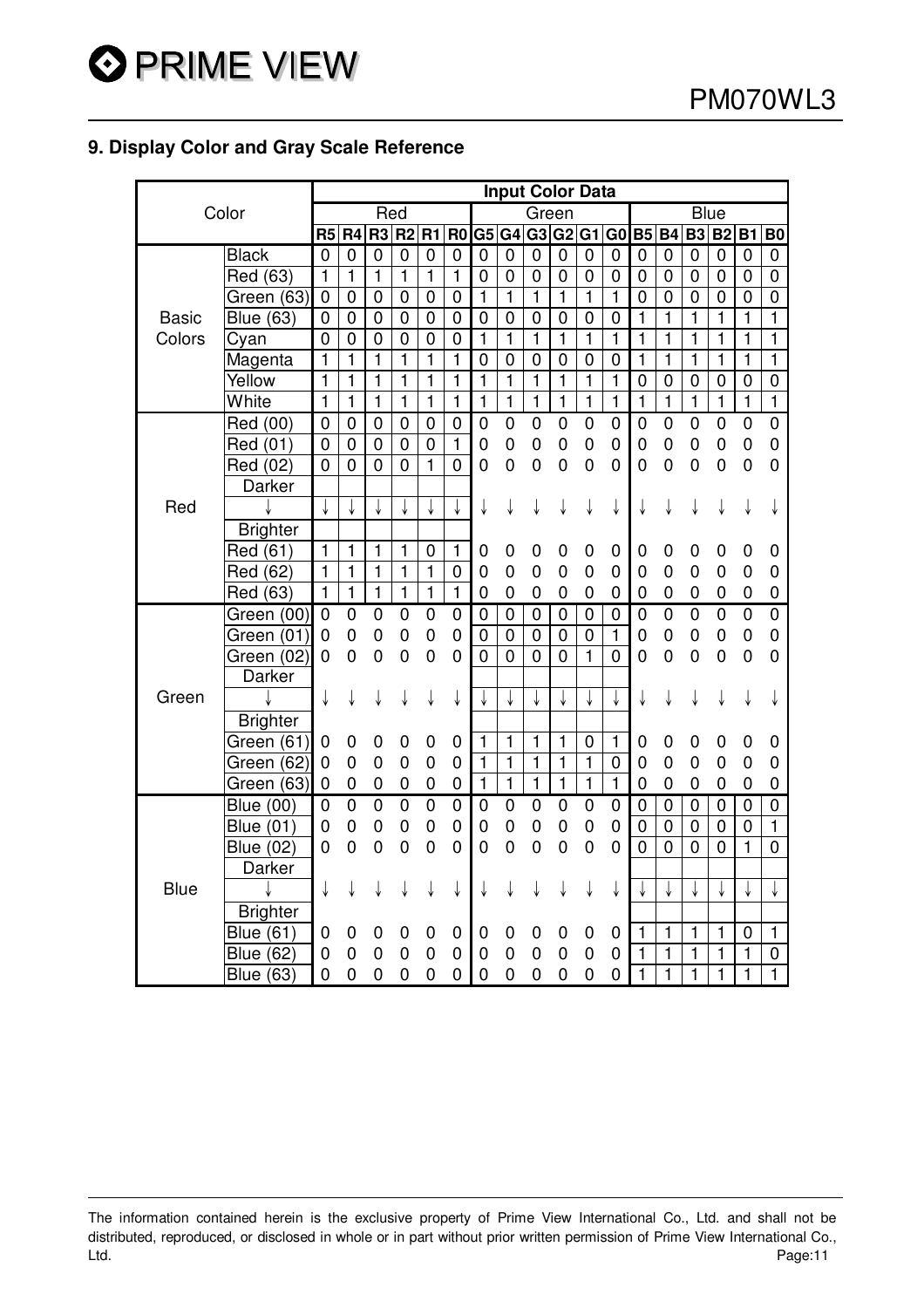#### **10. Block Diagram**

#### **10-2) TFT-module Block Diagram**



The information contained herein is the exclusive property of Prime View International Co., Ltd. and shall not be distributed, reproduced, or disclosed in whole or in part without prior written permission of Prime View International Co., Ltd. Page:12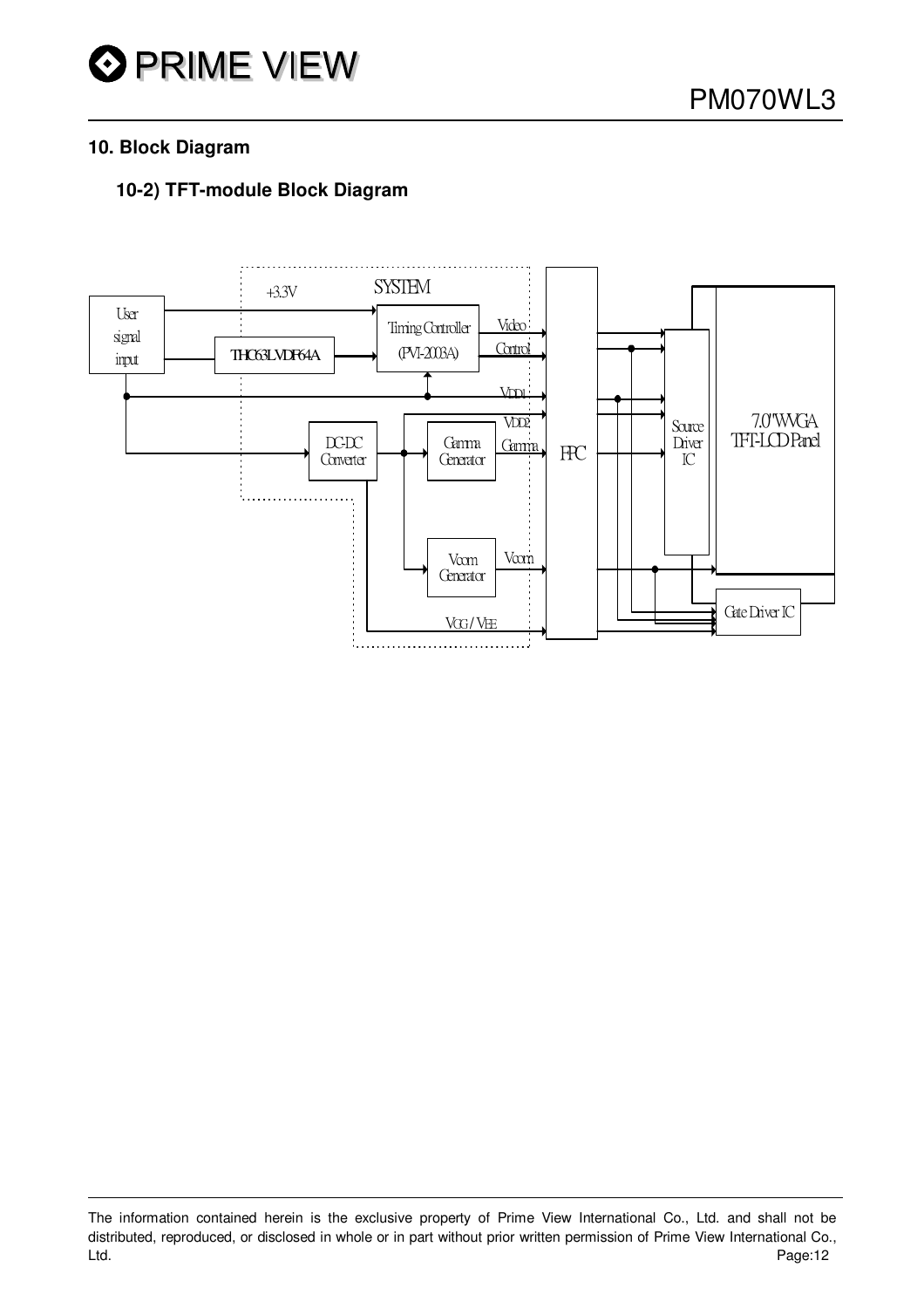#### **11. Interface Timing**

#### **11.1) Timing Parameters**

|                       |                               | <b>Symbol</b>  | Min.                     | Typ.                     | Max.                     | Unit           | <b>Remark</b> |
|-----------------------|-------------------------------|----------------|--------------------------|--------------------------|--------------------------|----------------|---------------|
| Power supply          |                               | <b>VCC</b>     | 3.0                      | 3.3                      | 3.6                      | $\mathbf V$    |               |
| <b>CLK</b>            | Frequency                     | 1/tc           | $\overline{\phantom{a}}$ | 32                       | $\overline{\phantom{a}}$ | <b>MHz</b>     |               |
|                       |                               | tc             | $\overline{\phantom{0}}$ | 31.25                    | $\overline{\phantom{a}}$ | ns             |               |
| <b>HSYNC</b>          | Period                        | Hp             |                          | 33                       | $\blacksquare$           | <b>us</b>      |               |
|                       |                               |                | $\overline{\phantom{0}}$ | 1056                     | $\overline{\phantom{a}}$ | tc             |               |
|                       | Display period                | Hdp            |                          | 800                      |                          | tc             |               |
|                       | Pulse width                   | Hpw            | $\overline{\phantom{0}}$ | 128                      | $\overline{\phantom{a}}$ | tc             |               |
|                       | Back-porch                    | Hbp            | $\overline{\phantom{a}}$ | 86                       | $\overline{\phantom{a}}$ | tc             |               |
|                       | Front-porch                   | Hfp            |                          | 42                       | $\overline{a}$           | tc             |               |
|                       | Hpw+Hbp                       |                |                          | 214                      | $\blacksquare$           | tc             |               |
|                       | Hsync-CLK                     | Hhc            | 10                       |                          | $Tc-10$                  | ns             |               |
|                       | Vsync-Hsync                   | Hvh            | $\overline{0}$           | $\overline{0}$           | 200                      | tc             |               |
| <b>VSYNC</b>          | Period                        | Vp             | $\overline{a}$           | 17.325                   |                          | ms             |               |
|                       |                               |                |                          | 525                      | $\overline{\phantom{a}}$ | Hp             |               |
|                       | Display period                | Vdp            | $\overline{\phantom{a}}$ | 480                      | $\overline{\phantom{a}}$ | Hp             |               |
|                       | Pulse width                   | Vpw            | $\overline{\phantom{0}}$ | $\overline{2}$           | $\overline{\phantom{a}}$ | Hp             |               |
|                       | Back-porch                    | Vbp            | $\overline{\phantom{0}}$ | 33                       | $\overline{\phantom{a}}$ | Hp             |               |
|                       | Front-porch                   | Vfp            | $\overline{\phantom{0}}$ | 10                       | $\overline{\phantom{a}}$ | Hp             |               |
|                       | Vpw+Vbp                       |                |                          | 35                       |                          | Hp             |               |
| <b>DENB</b>           | Horizontal<br>scanning period | T1             | 860                      | 1056                     | 1064                     | tc             |               |
|                       | Horizontal<br>display period  | T <sub>2</sub> |                          | 800                      |                          | tc             |               |
|                       | Vertical display<br>period    | T <sub>3</sub> |                          | 480                      |                          | T <sub>1</sub> |               |
|                       | Frame cycling<br>period       | T <sub>4</sub> | 520                      | 525                      | 800                      | T <sub>1</sub> |               |
| $\overline{R}$ , G, B | <b>CLK-DATA</b>               | Dcd            | 10                       |                          |                          | $\bf ns$       |               |
|                       | DATA-CLK                      | Ddc            | 8                        | $\overline{\phantom{a}}$ | $\overline{\phantom{a}}$ | ns             |               |

The information contained herein is the exclusive property of Prime View International Co., Ltd. and shall not be distributed, reproduced, or disclosed in whole or in part without prior written permission of Prime View International Co., Ltd. Page:13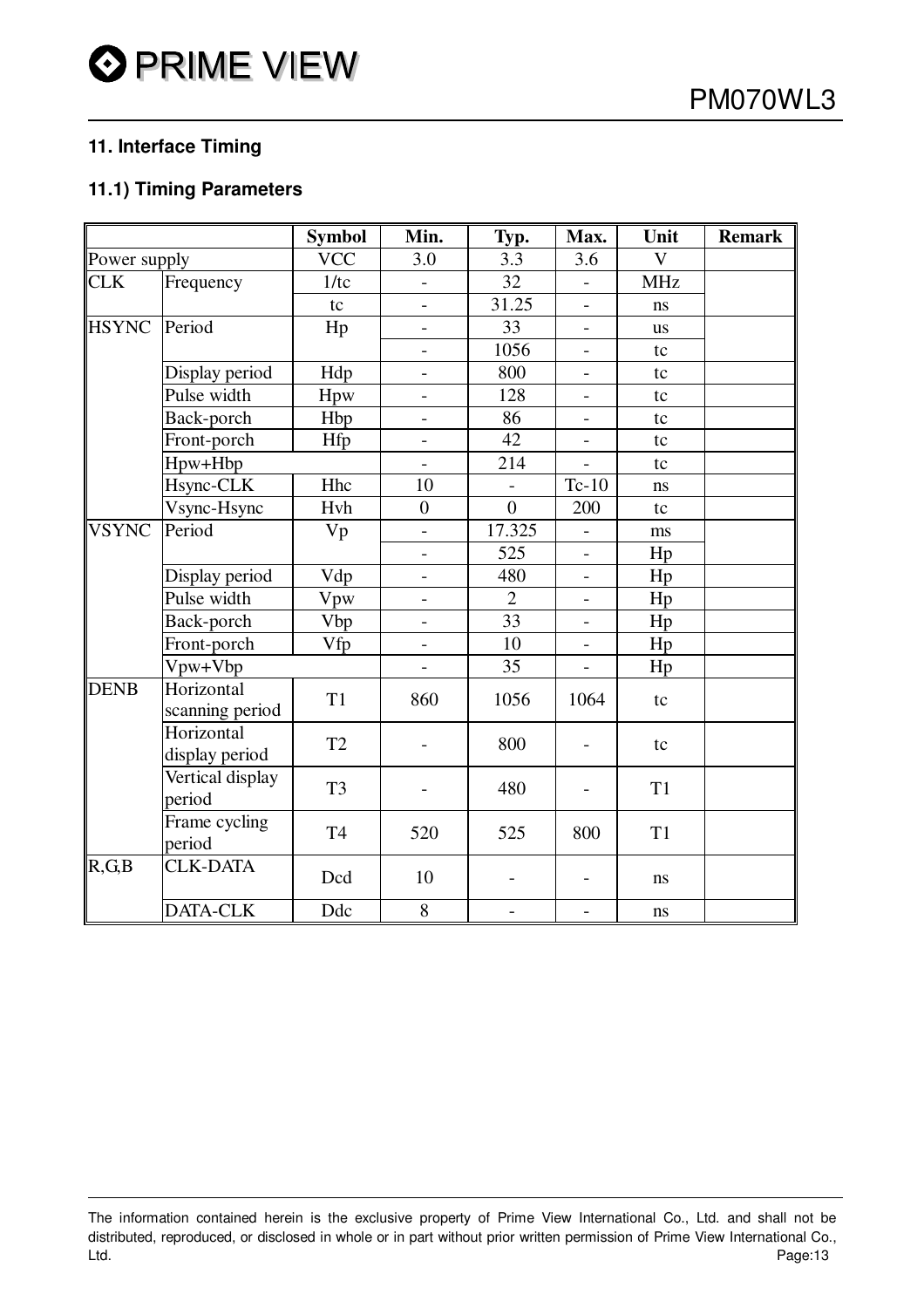#### **11.2) The Timing Diagram**

#### **a. Input signal range**

#### **a.1**



#### **a.2 HSYNC timing**



#### **a.3 CLK,HSYNC relationship**



The information contained herein is the exclusive property of Prime View International Co., Ltd. and shall not be distributed, reproduced, or disclosed in whole or in part without prior written permission of Prime View International Co., Ltd. Page:14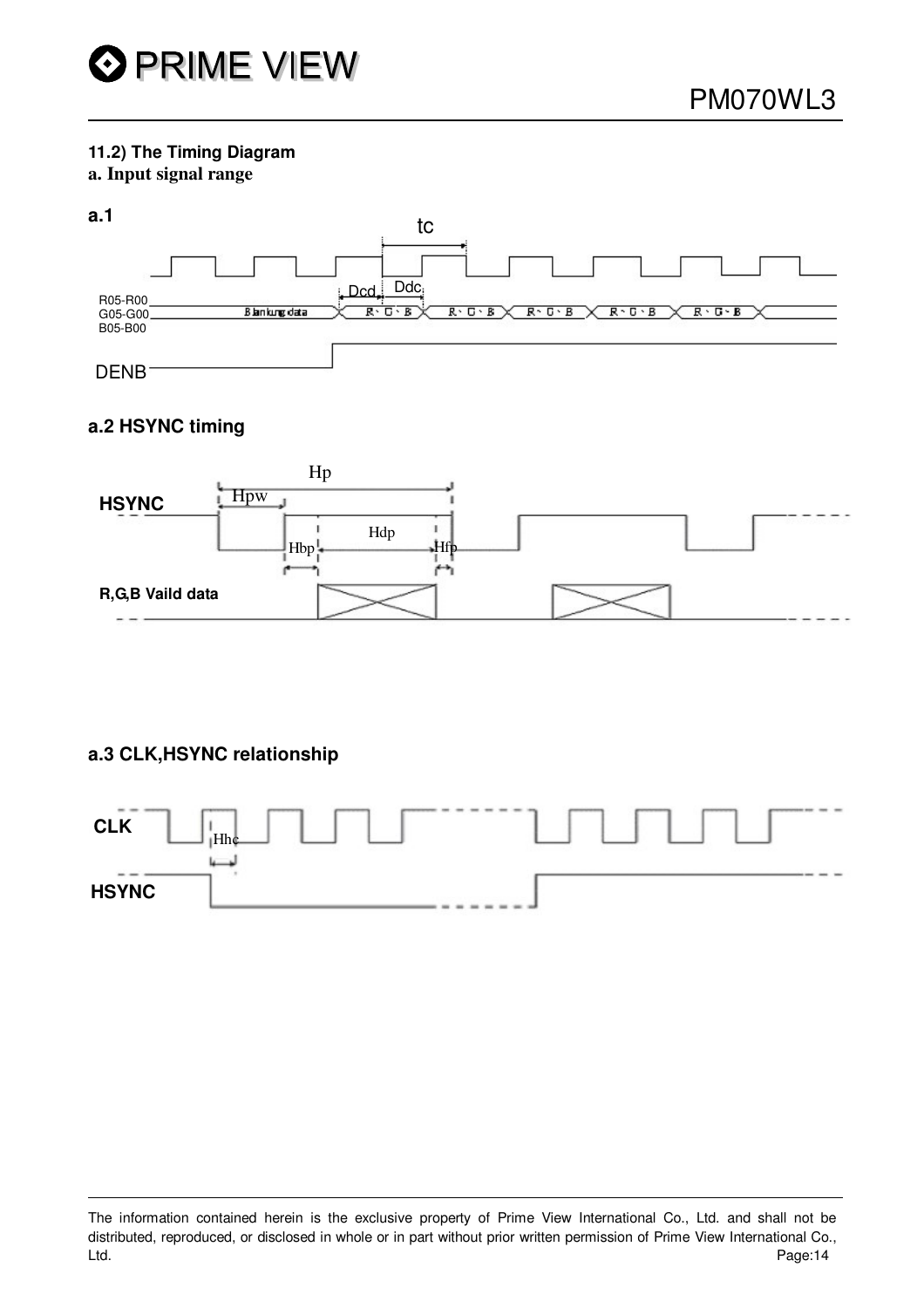

#### **a.4 HSYNC, VSYNC relationship**



#### **a.5 VSYNC timing**



#### **a.6 DENB timing**



The information contained herein is the exclusive property of Prime View International Co., Ltd. and shall not be distributed, reproduced, or disclosed in whole or in part without prior written permission of Prime View International Co., Ltd. Page:15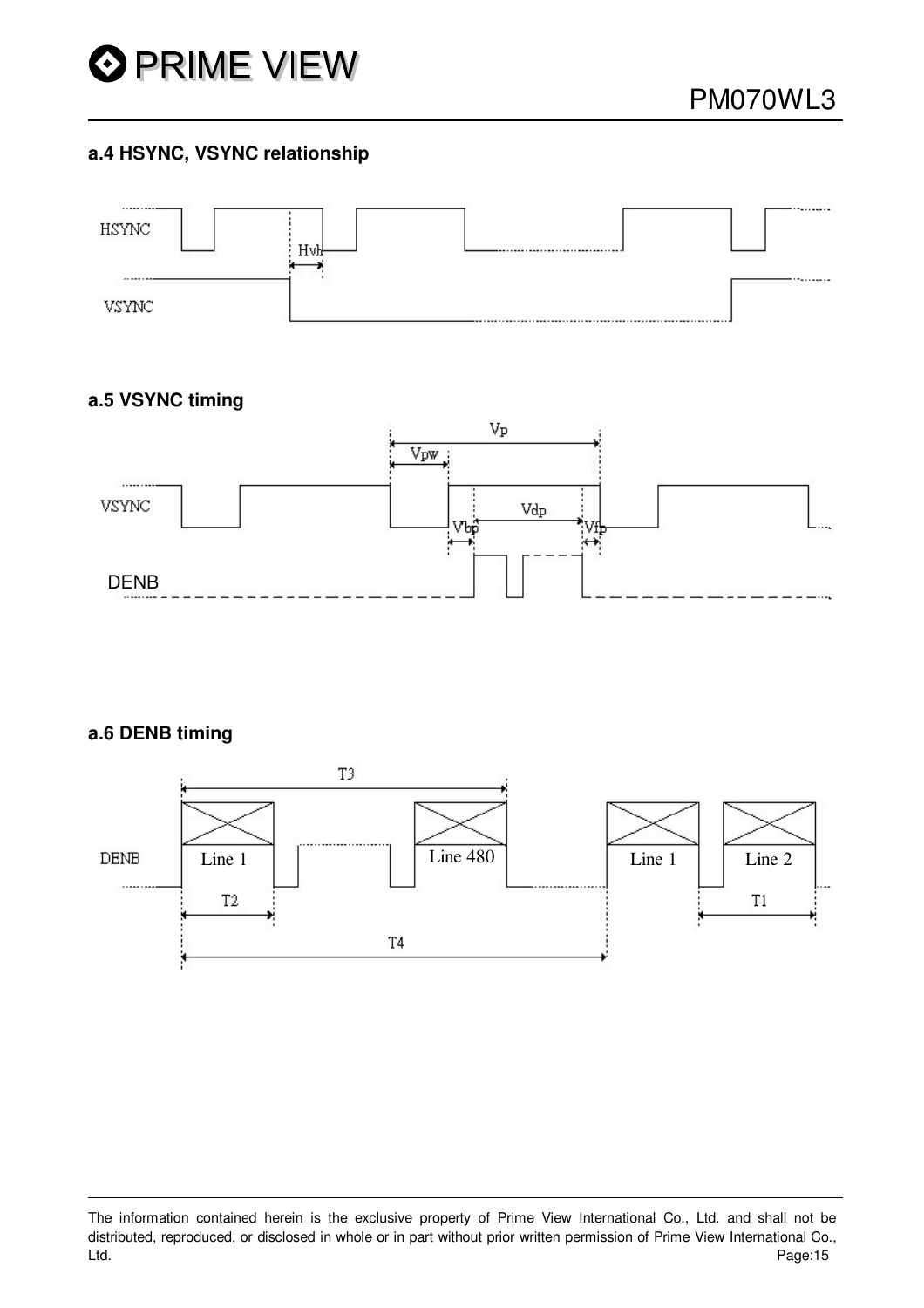

 $\sim$ 

#### **12. Power On Sequence**



- 1.  $0 < t1 \le 20$ ms
- 2.  $0 < t2 \le 50$ ms
- 3.  $0 < t3 \le 1s$

#### **13. Optical Characteristics**

#### **13-1) Specification:**

|                             |                    |                               |                                  |            |                          |                          |                          | ia=25 C        |
|-----------------------------|--------------------|-------------------------------|----------------------------------|------------|--------------------------|--------------------------|--------------------------|----------------|
| <b>Parameter</b>            |                    | <b>Symbol</b>                 | <b>Condition</b>                 | MIN.       | TYP.                     | MAX.                     | <b>Unit</b>              | <b>Remarks</b> |
| Viewing<br>Angle            | Horizontal         | $\theta$ 21.22                |                                  | ±55        | ±60                      | $\overline{\phantom{0}}$ | deg                      |                |
|                             | Vertical           | $\theta$ 12<br>(to 12 'clock) | $CR \ge 10$                      | 35         | 40                       |                          | deg                      | Note 13-1      |
|                             |                    | $\theta$ 11<br>(to 6 o'clock) |                                  | 50         | 55                       | $\overline{a}$           | deg                      |                |
| <b>Contrast Ratio</b>       |                    | <b>CR</b>                     | $\theta = 0^{\circ}$             | 250        | 400                      |                          | $\overline{\phantom{0}}$ | Note 13-2      |
| Response time               | Rise               | Tr                            | $\theta = 0^{\circ}$             |            | 15                       | 30                       | ms                       | Note 13-3      |
|                             | $\overline{F}$ all | $\overline{\mathsf{Tf}}$      |                                  |            | 25                       | 50                       | ms                       |                |
| <b>Brightness</b>           |                    |                               | $\theta = 0^{\circ}/\varphi = 0$ | 350        | 400                      | $\overline{a}$           | $\text{cd/m}^2$          |                |
| <b>Luminance Uniformity</b> |                    | U                             |                                  | 70         | 75                       |                          | $\%$                     | Note 13-4      |
| <b>LED Life Time</b>        |                    |                               |                                  | 30000      | $\overline{\phantom{0}}$ |                          | hr                       | At 6mA         |
| <b>White Chromaticity</b>   |                    | X                             | $\theta = 0^{\circ}/\varphi = 0$ | <b>TBD</b> | TBD                      | TBD                      | $\overline{\phantom{a}}$ |                |
|                             |                    | ٧                             |                                  | TBD        | TBD                      | TBD                      | $\overline{\phantom{0}}$ |                |
| <b>Cross Talk</b>           |                    |                               | $\theta = 0^{\circ}$             |            |                          | 3.5                      | $\%$                     | Note 13-5      |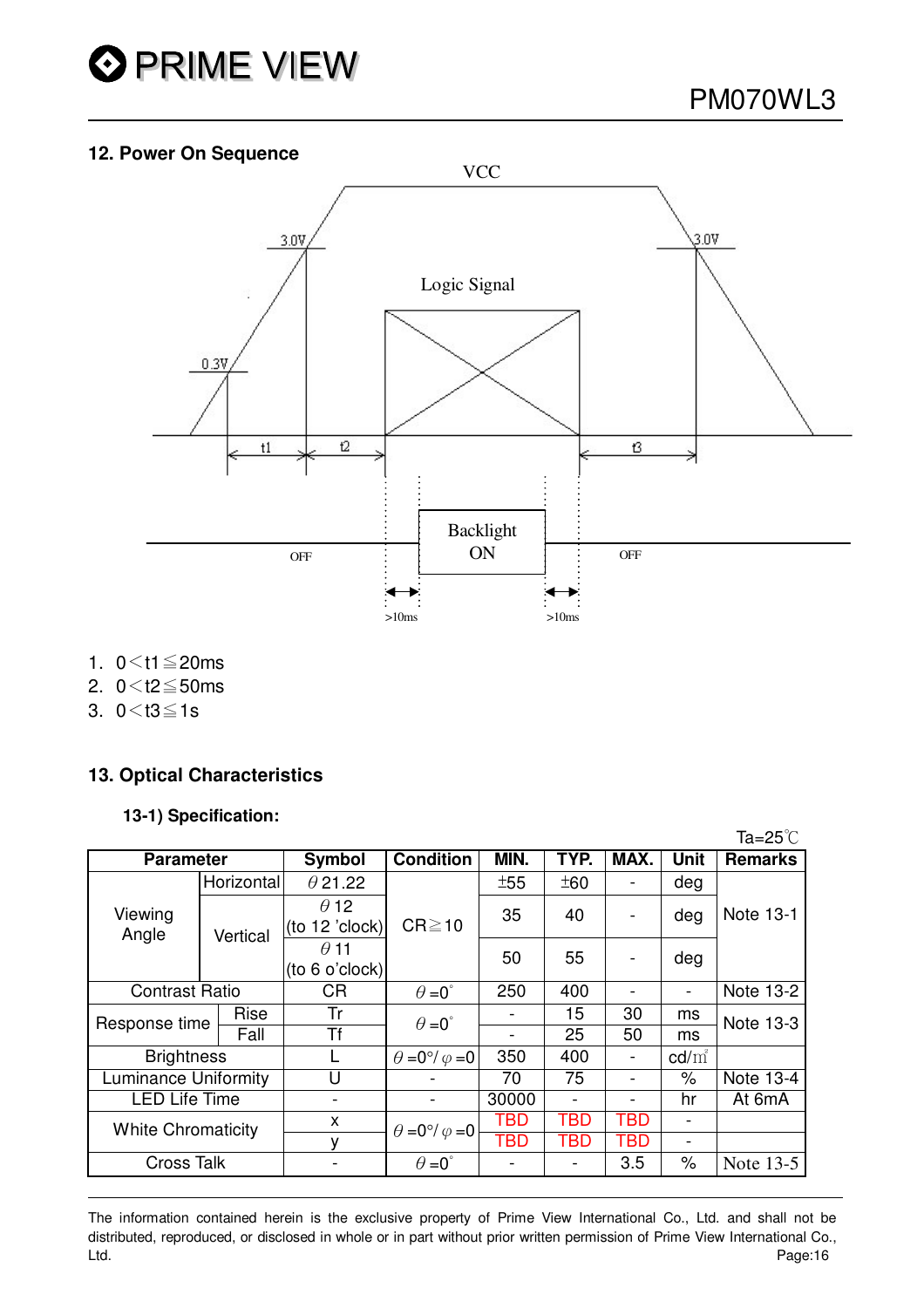All the optical measurement shall be executed 30 minutes after backlight being turn-on. The optical characteristics shall be measured in dark room (ambient illumination on panel surface less than 1 Lux). The measuring configuration shows as following figure.



Optical characteristics measuring configuration

Topcon BM-5A or BM-7 fast luminance meter 1 field of view is used in the testing (after 30 minutes' operation). The typical luminance value is measured at lamp current 6.0 mA.

Note 13-1: The definitions of viewing angles are as follow.



The information contained herein is the exclusive property of Prime View International Co., Ltd. and shall not be distributed, reproduced, or disclosed in whole or in part without prior written permission of Prime View International Co., Ltd. Page:17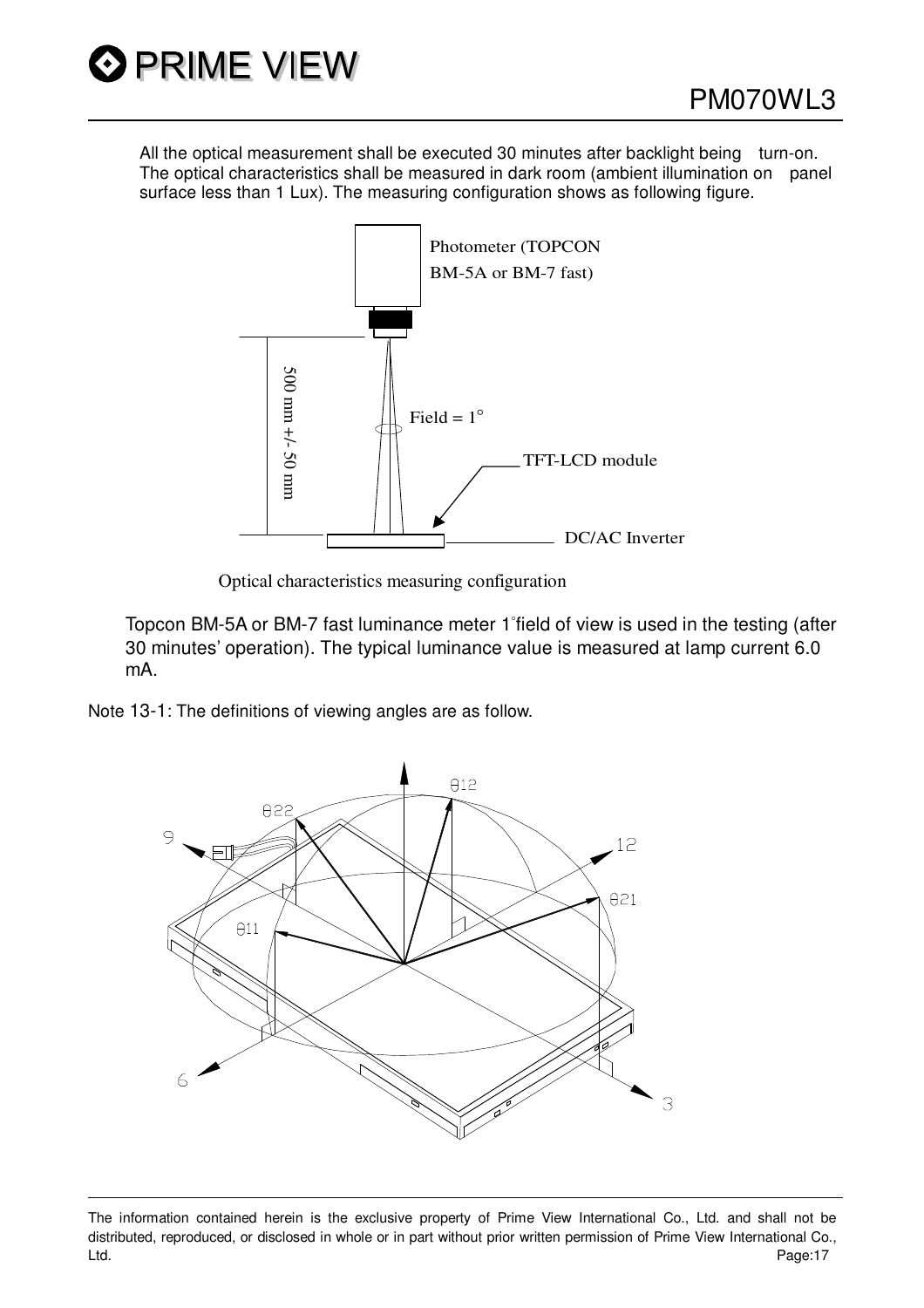# **O PRIME VIEW**

Note 13-2: The definition of contrast ratio  $CR =$  $\frac{\text{Luminance at gray level } 63}{\text{Luminance at gray level } 0}$ Note 13-3: Definition of Response Time Tr and Tf:



Note 13-4: The uniformity of LCD is defined as<br>The Minimum Brightness of the 9 testing Points

 $U = \frac{1}{\pi}$ The Minimum Brightness of the 9 testing Points Luminance meter : BM-5A or BM-7 fast(TOPCON) Measurement distance : 500 mm +/- 50 mm Ambient illumination : < 1 Lux Measuring direction : Perpendicular to the surface of module The test pattern is white (Gray Level 63).



The information contained herein is the exclusive property of Prime View International Co., Ltd. and shall not be distributed, reproduced, or disclosed in whole or in part without prior written permission of Prime View International Co., Ltd. Page:18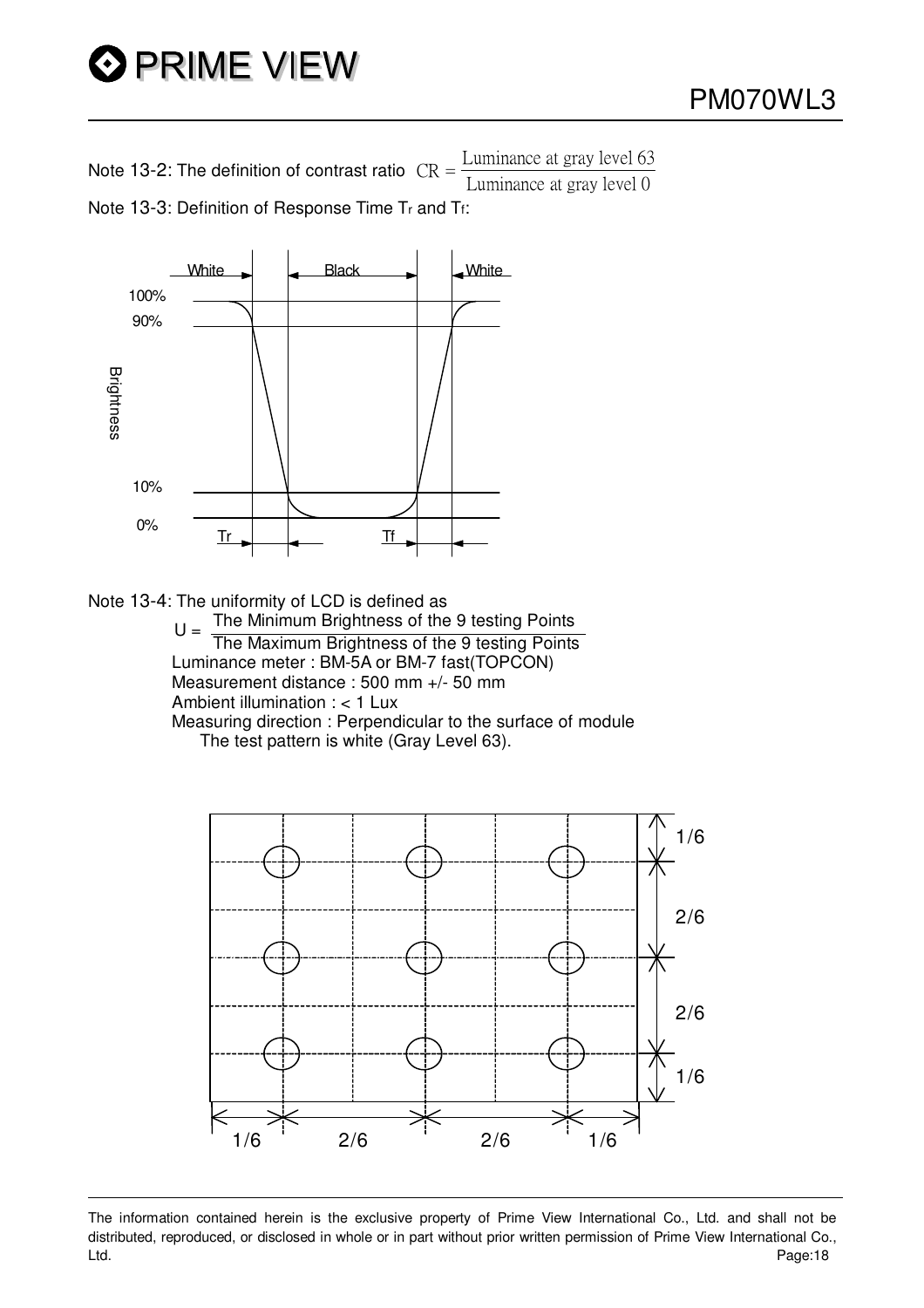



YA: Brightness of Pattern A YB: Brightness of Pattern B Luminance meter : BM 5A or BM-7 fast (TOPCON) Measurement distance : 500 mm +/- 50 mm Ambient illumination : < 1 Lux Measuring direction : Perpendicular to the surface of module



The information contained herein is the exclusive property of Prime View International Co., Ltd. and shall not be distributed, reproduced, or disclosed in whole or in part without prior written permission of Prime View International Co., Ltd. Page:19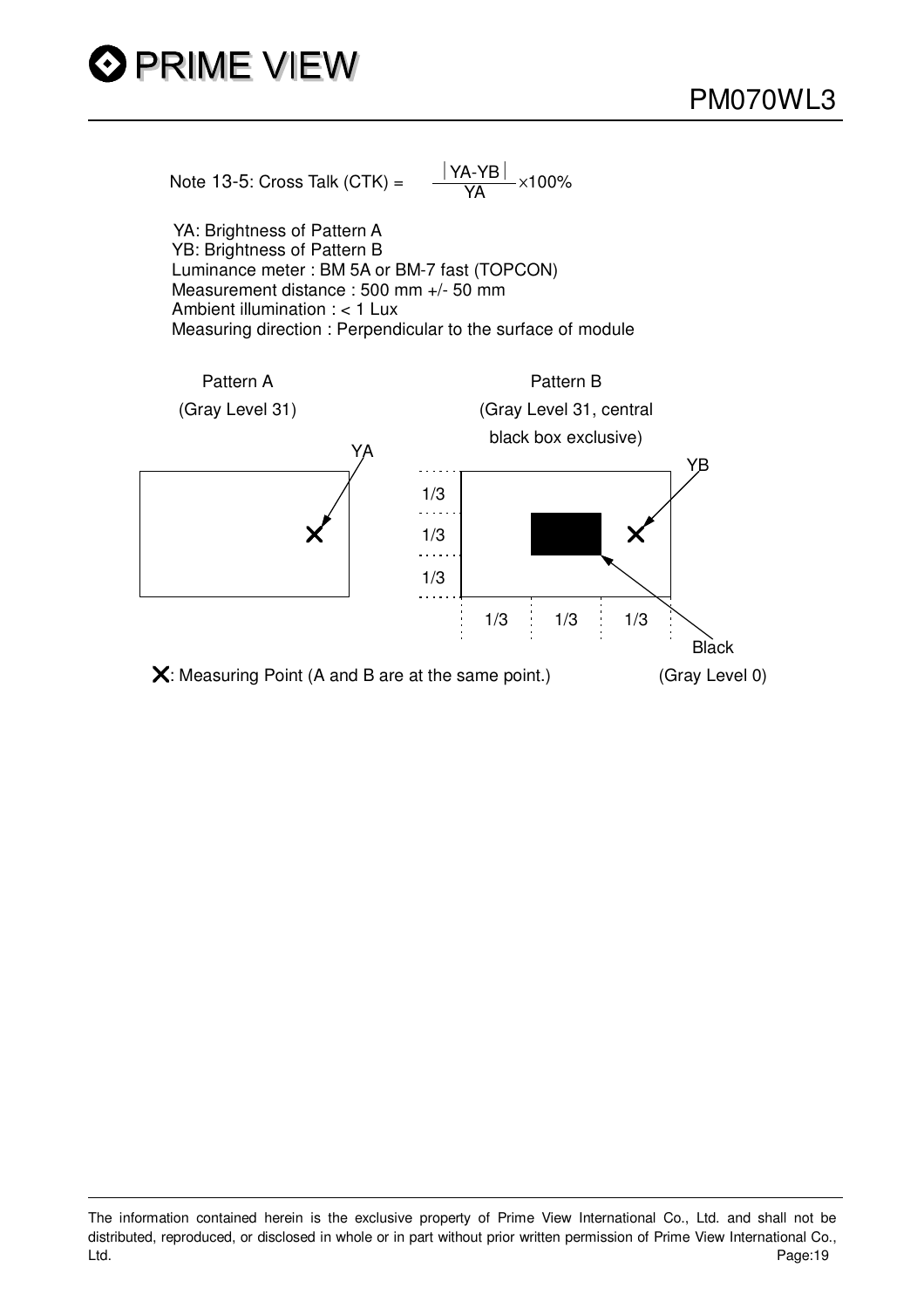#### **4. Handling Cautions**

- 14-1) Mounting of module
	- a) Please power off the module when you connect the input/output connector.
	- b) Please connect the ground pattern of the inverter circuit surely. If the connection is not perfect, some following problems may happen possibly.
		- 1.The noise from the backlight unit will increase.
		- 2.The output from inverter circuit will be unstable.
		- 3.In some cases a part of module will heat.
	- c) Polarizer which is made of soft material and susceptible to flaw must be handled carefully.
	- d) Protective film (Laminator) is applied on surface to protect it against scratches and dirts. It is recommended to peel off the laminator before use and taking care of static electricity.
- 14-2) Precautions in mounting
	- a) When metal part of the TFT-LCD module (shielding lid and rear case) is soiled, wipe it with soft dry cloth.
	- b) Wipe off water drops or finger grease immediately. Long contact with water may cause discoloration or spots.
	- c) TFT-LCD module uses glass which breaks or cracks easily if dropped or bumped on hard surface. Please handle with care.
	- d) Since CMOS LSI is used in the module. So take care of static electricity and earth yourself when handling.
- 14-3) Adjusting module
	- a) Adjusting volumes on the rear face of the module have been set optimally before shipment.
	- b) Therefore, do not change any adjusted values. If adjusted values are changed, the specifications described may not be satisfied.
- 14-4) Others
	- a) Do not expose the module to direct sunlight or intensive ultraviolet rays for many hours.
	- b) Store the module at a room temperature place.
	- c) The voltage of beginning electric discharge may over the normal voltage because of leakage current from approach conductor by to draw lump read lead line around.
	- d) If LCD panel breaks, it is possibly that the liquid crystal escapes from the panel. Avoid putting it into eyes or mouth. When liquid crystal sticks on hands, clothes or feet. Wash it out immediately with soap.
	- e) Observe all other precautionary requirements in handling general electronic components.
	- f) Please adjust the voltage of common electrode as material of attachment by 1 module.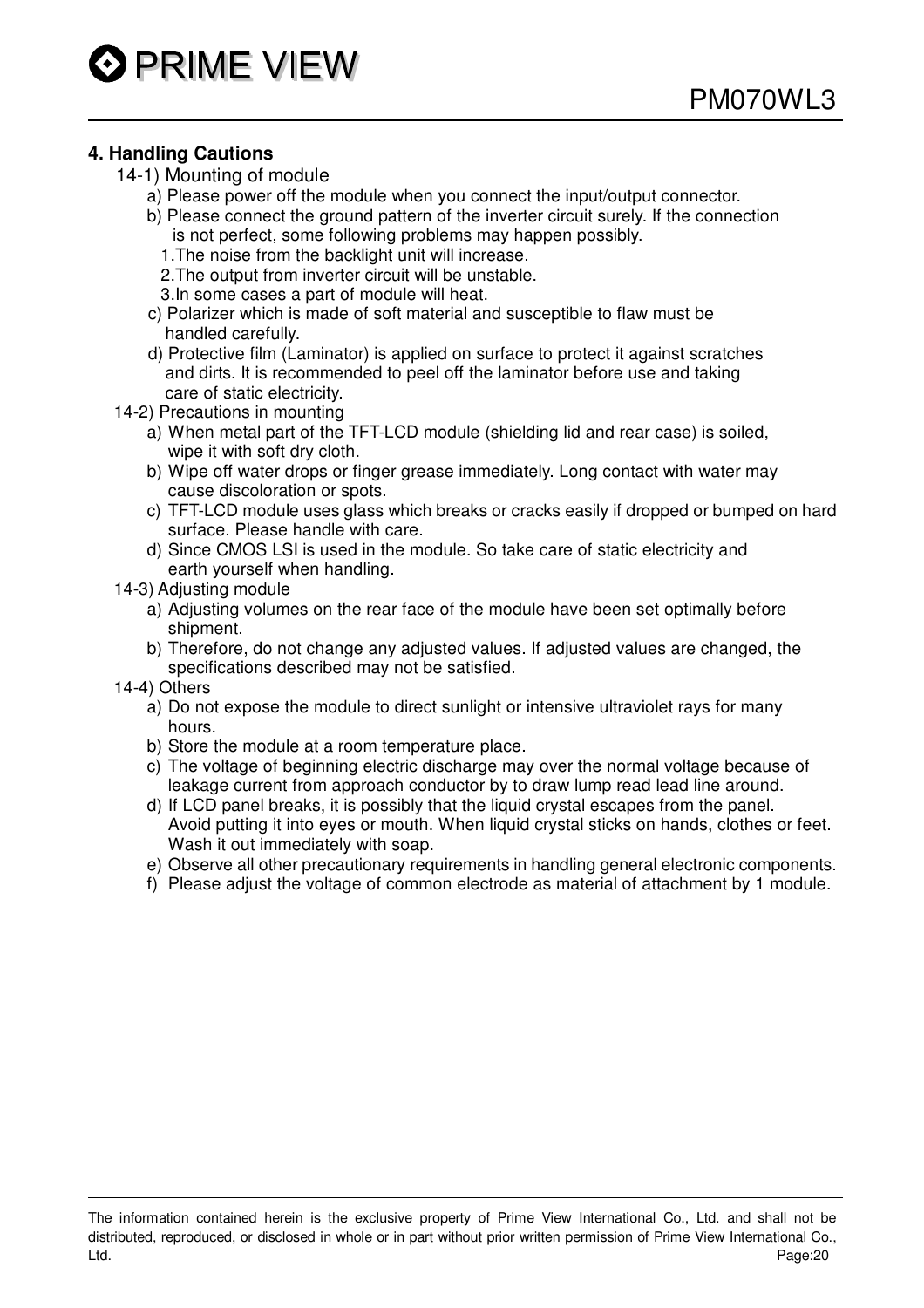#### **15. Reliability Test**

| No             | Item<br>Test                     | <b>Test Condition</b><br><b>Remark</b>                  |  |  |  |
|----------------|----------------------------------|---------------------------------------------------------|--|--|--|
|                | High Temperature Storage Test    | Ta = $+85^{\circ}$ C, 240 hrs                           |  |  |  |
| $\overline{2}$ | Low Temperature Storage Test     | Ta = $-40^{\circ}$ C, 240 hrs                           |  |  |  |
| 3              | High Temperature Operation Test  | Ta = $+80^{\circ}$ C, 240 hrs                           |  |  |  |
| 4              | Low Temperature Operation Test   | Ta = $-30^{\circ}$ C, 240 hrs                           |  |  |  |
| 5              | High Temperature & High Humidity | Ta = $+60^{\circ}$ C, 90%RH, 240 hrs                    |  |  |  |
|                | <b>Operation Test</b>            | (No Condensation)                                       |  |  |  |
| 6              | <b>Thermal Cycling Test</b>      | $-30^{\circ}$ C $\rightarrow +80^{\circ}$ C, 200 Cycles |  |  |  |
|                | (non-operating)                  | 30min 30min                                             |  |  |  |
|                |                                  | Frequency: $10 \sim 55$ H <sub>z</sub>                  |  |  |  |
|                | <b>Vibration Test</b>            | Amplitude: 1 mm                                         |  |  |  |
|                | (non-operating)                  | Sweep time: 11 min                                      |  |  |  |
|                |                                  | Test Period: 6 Cycles for each direction of X, Y, Z     |  |  |  |
| 8              | <b>Shock Test</b>                | 100G, 6ms                                               |  |  |  |
|                | (non-operating)                  | Direction: $\pm X$ , $\pm Y$ , $\pm Z$ Cycle: 3 times   |  |  |  |
| 9              |                                  | Contact mode: ±8KV,10times/point                        |  |  |  |
|                | Electrostatic Discharge Test     | , 9 points/panel face                                   |  |  |  |
|                | (non-operating)                  | $150pF, 330\Omega Air : \pm 15KV$<br>Air mode:          |  |  |  |

Ta: ambient temperature

#### [Criteria]

In the standard conditions, there is not display function NG issue occurred. (including : line defect ,no image). All the cosmetic specification is judged before the reliability stress.

The information contained herein is the exclusive property of Prime View International Co., Ltd. and shall not be distributed, reproduced, or disclosed in whole or in part without prior written permission of Prime View International Co., Ltd. Page:21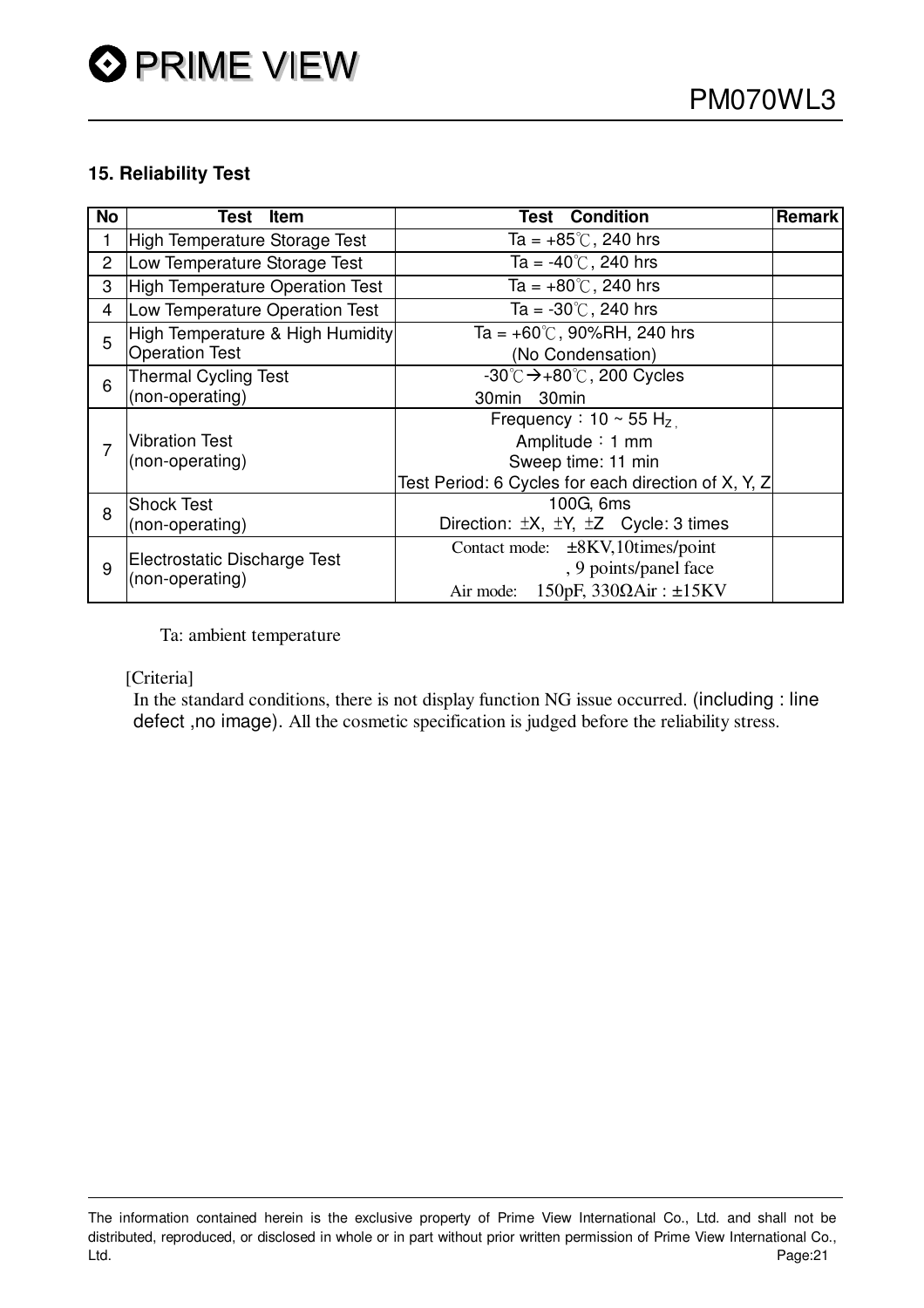#### **16. Packing Diagram**



The information contained herein is the exclusive property of Prime View International Co., Ltd. and shall not be distributed, reproduced, or disclosed in whole or in part without prior written permission of Prime View International Co., Ltd. Page:22